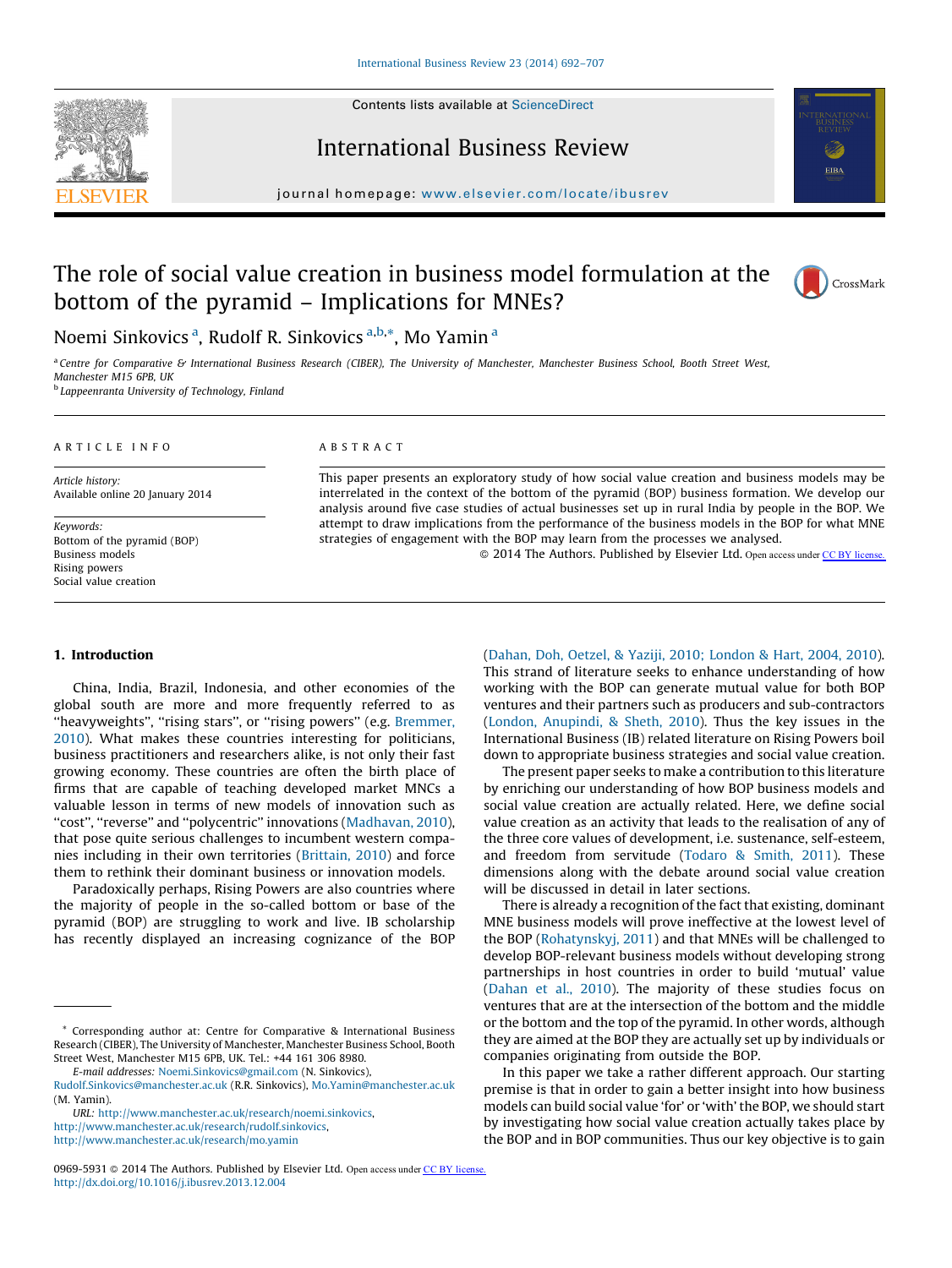<span id="page-1-0"></span>an understanding of how BOP firms themselves use their business models to simultaneously create commercial and social value. Surprisingly, research on this subject is limited within the IB literature. Social value creation has been discussed largely as part of a broader discourse about social entrepreneurship research. However, on top of the debate about the definition of social value ([Rohatynskyj,](#page-14-0) 2011), social value creation seems to be predominantly characterised as a behaviour that is not confined within the boundaries of an enterprise. It ''can occur within or across the nonprofit, business, or government sectors'' (Austin, [Stevenson,](#page-14-0) & [Wei-Skillern,](#page-14-0) 2006, p. 2). Furthermore, even if it takes place within a business organisation that achieves more than full cost recovery ([Yunus,](#page-15-0) 2008), the company's social mission is prioritised over its financial goals (Dees & [Elias,](#page-14-0) 1998). Hence, it might impair the firm's sustainability and/or scalability. Resulting from this differentiation, the social value creation in organisations that belong to the commercial end of the spectrum are often dismissed as ''secondary gains'' (Certo & [Millera,](#page-14-0) 2008, p. 268). This perspective effectively ''relegates'' social value creation to an analytical arena where business models have a minor role. In the context of BOP, this perspective is bound to be unhelpful or even irrelevant.

Thus, whereas in advanced country contexts social value creation as distinct from business value creation might make sense in terms of causes or missions for advancing particular, 'nonbusiness' social values often pursued by driven, single minded, ''social entrepreneurs'' (Dacin, Dacin, & [Matear,](#page-14-0) 2010), people in the BOP may find it difficult or impossible to conceive, let alone create and sustain businesses that do not have social value creation as a major outcome or benefit. From their vantage point, BOP business entrepreneurs are a part of the 'social' for which value needs to be created! They do not necessarily need an outsider's 'mission' but need to find out how to reduce or overcome constraints they and their communities face. Of course one can point out successful businesses emanating from the BOP where social value creation may have been a clearly articulated objective (Acs, [Boardman,](#page-14-0) & McNeely, 2013). This raises the following research questions that we seek to explore in this paper: (1) In the context of BOP what factors influence whether social value creation is an OBJECTIVE of business formation? (2) In the context of BOP, how is social value creation related to business model formulation and dynamics?

In an attempt to avoid the definitional and operational minefield that surrounds the word ''entrepreneurship'', we focus on small and medium sized businesses pursuing sustainability and growth as their primary goal. Expanding on [Cantillon's](#page-14-0) initial [definition](#page-14-0) (2010 [1755]), the term ''entrepreneurial'' is used here to describe commercial behaviour within the boundaries of a business. It involves inherent financial risk-bearing as opposed to the relative financial security of fixed wage workers. Section 2 forms the bases of our arguments. We use abductive reasoning to frame our research questions by drawing on the debate around the nature of social value creation. As a result we identify an ''anomaly'' in the literature from where we infer that social value creation may take a different form in BOP markets in that it forms an organic part of the business model design. Furthermore, we build on the business model, management, and development economics literatures in addition to the social entrepreneurship literature to construct a conceptual background. The present paper investigates five rural businesses in India in order to satisfy the condition of BOP-embeddedness.

# 2. Literature review

As outlined in the introduction, this paper sets out to investigate the factors that influence whether social value creation is a conscious objective, a by-product, or an organic part of business formation in BOP markets. For this reason, it is important to give a short overview of the debate on the relationship between business activities and social value creation. At the heart of the debate are the following questions. Is an explicit social mission a necessary condition for social value creation and can a business simultaneously and equally pursue social and economic goals?

On the one hand, policy makers such as the UK's Department for International Development as well as international organisations such as the World Bank and the United Nations emphasise the importance the private sector can play in advancing social agendas (Newell & [Frynas,](#page-14-0) 2007). On the other hand, the literature tends to suggest that although commercial enterprises can have transformative social impact, social value creation as a primary mission is more commonly found in social enterprises rather than in commercial ones [\(Austin](#page-14-0) et al., 2006). This view implies that enterprises with an emphasis on public good rather than on private gain will be less successful in terms of market growth and profitability. In other words, enterprises with social value creation as their main objective are expected to experience some degree of conflict between the commercial and social dimensions of their business model ([McDonald,](#page-14-0) 2007).

Vega and [Kidwell](#page-14-0) (2007) construct a typology to capture the similarities and differences between social and business ventures. While a pure form of social entrepreneurship termed ''deeds social entrepreneurship'' centres around the passion for a cause, especially a greater good for society, ''dollars social entrepreneurs'' are more focused on facilitating social value creation by generating money to fund ideas without significant operational involvement in the projects. The latter category displays an entrepreneurial behaviour in terms of the ability to raise money. On the commercial end of the spectrum, ''incubating entrepreneurs'' are argued to focus more on products and ideas and are driven by their passion to live a lifestyle of creating a business. ''Enterprising entrepreneurs'' on the other hand, are more market-focused and driven by the prospect of making profit. The product and the business idea are seen as a means of making money rather than a lifestyle (Vega & [Kidwell,](#page-14-0) 2007).

Vega and [Kidwell](#page-14-0) (2007) propose that it is possible for an entrepreneur to move through the entire spectrum of these typologies over time. Nevertheless, their typology implies that social mission and commercial mission do not occur at the same time in the same intensity. In a similar vein, Acs et al. [\(2013\)](#page-14-0) associate ''deeds entrepreneurs'' with charity and ''dollars entrepreneurs'' with philanthropy. While charity is aimed at immediate relief and income redistribution, philanthropy's goal is the reconstitution of wealth and opportunity creation. Charities mostly rely on donations and are thus not sustainable in the longterm. Philanthropy on the other hand relies on foundations and can be said to be self-sustaining. The main difference between these two forms of social value creation and social entrepreneurship lies in the existence of a viable business model. Social entrepreneurship creates social value through acting as a change agent and/or providing social innovation by relying on a sustainable business model (Acs et al., [2013](#page-14-0)).

At the same time, contrary to Vega and [Kidwell](#page-14-0) (2007), [Acs](#page-14-0) et al. [\(2013\)](#page-14-0) suggest that all productive entrepreneurship has a double bottom line and thus creates social value. Furthermore, they make the observation that stated intentions not always lead to tangible outcomes and social value can be created without the statement of any social value creation goals (Acs et al., [2013](#page-14-0), p. 791). The conceptual implication of this observation is that while there is some evidence of the motivating impact of a well-defined and well-communicated social mission [\(McDonald,](#page-14-0) 2007), the conscious statement of a social mission is neither a necessary nor a sufficient condition for social value creation.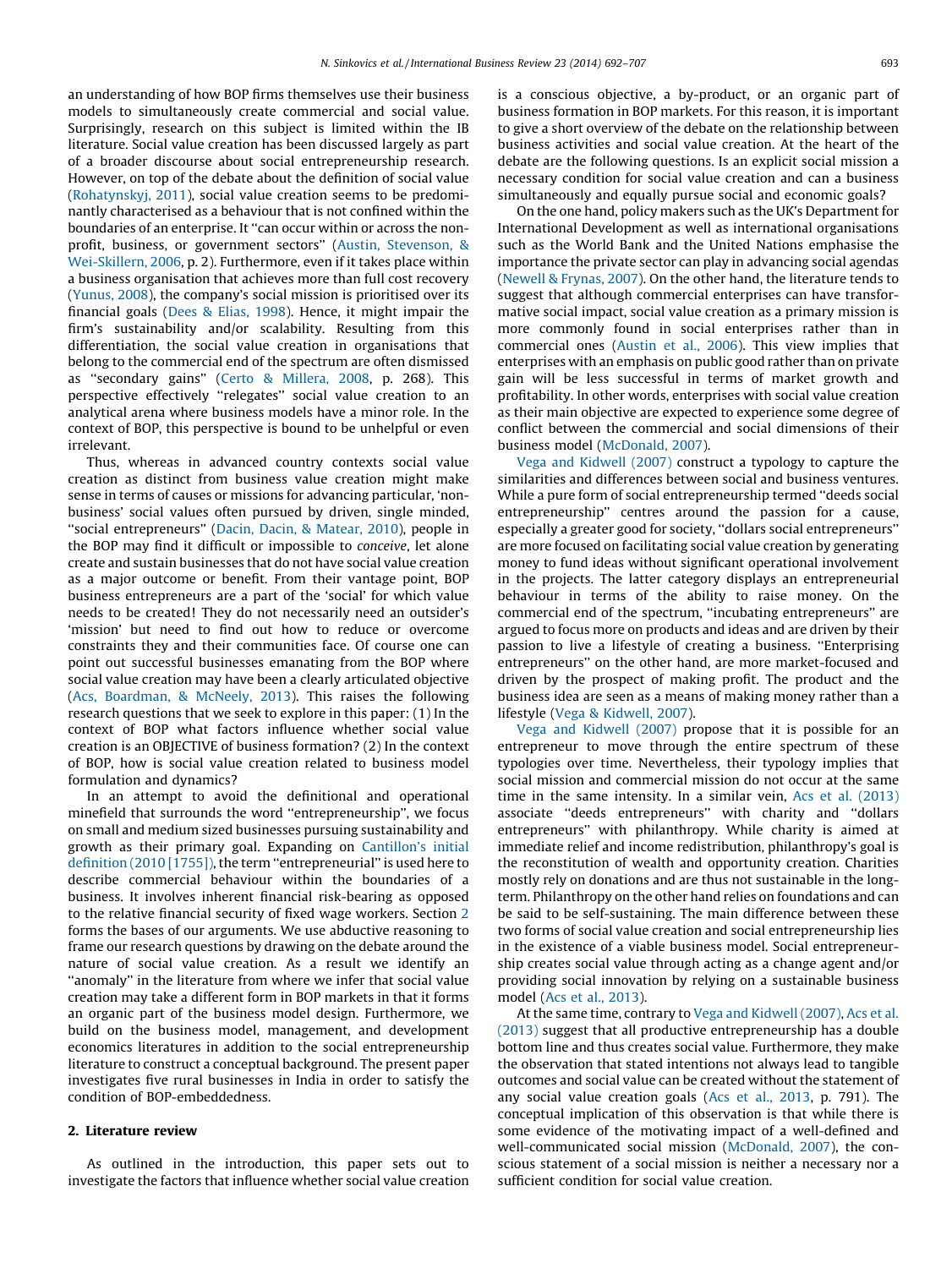However, if all productive enterprises indeed contribute to social value creation and a social mission statement is neither a necessary nor a sufficient condition for social value creation than the question arises, why is it important to know whether social value creation is a conscious objective, a by-product, or an organic part of business formation in BOP markets? In order to answer this question, first we need to briefly discuss the importance of context for the emergence of what [Baumol](#page-14-0) (1990) terms productive, unproductive and destructive entrepreneurship.<sup>1</sup>

Both [Baumol](#page-14-0) (1990) and Acs et al. [\(2013\)](#page-14-0) suggest that economies with some degree of political instability and less developed institutions are more likely to foster the occurrence of destructive entrepreneurship and some more extreme forms of unproductive entrepreneurship. In a similar vein, Olson [\(1996\)](#page-14-0) proposes that differences in economic development between countries is mainly due to ''differences in the quality of their institutions and economic policies''. As BOP markets are invariably nested within broader country environments, they are subject to weak rules of the game that hinder potentially productive entrepreneurs. Furthermore, these markets are characterised by a large proportion of their population living under the poverty line and by limited or no formal mechanisms to empower them and lift them out of poverty. These characteristics confront potentially productive entrepreneurs in BOP markets with a number of institutional and operational constraints [\(London](#page-14-0) et al., 2010). These constraints make the process of social value creation itself in BOP markets distinctive as compared to that in developed countries (Leff, 1979; Vega & [Kidwell,](#page-14-0) 2007). Acs et al. [\(2013,](#page-14-0) p. [794\)](#page-14-0) indirectly support this point by suggesting that ''social impact is created as each organisation negotiates its way through various institutional and structural layers and relationships.''

In their comparison of the Grameen Bank in Bangladesh with the US-based Microsoft Incorporation Acs et al. [\(2013\)](#page-14-0) ascribe the main difference in terms of social value creation between the two companies to the difference in their driving forces. While the Grameen Bank is attributed poverty alleviation and empowerment as its main driver, Microsoft is characterised as driven by commercial goal and market presence. Notwithstanding this and despite a range of criticisms towards Microsoft ([Fisher,](#page-14-0) 2000), the company is given credit for creating social value in terms of job creation, ''democratisation'' of information technologies, inventing software to aid people with disabilities, etc. (Acs et al., [2013\)](#page-14-0). This point is further underpinned with the observation that while the Grameen Bank tends to operate more locally, Microsoft aims at achieving a global market presence (Acs et al., [2013\)](#page-14-0). Microsoft's global strategy is seen as part of the evidence for its profit-drive.

However, it can be argued that the main difference between the two companies lies in the context of their emergence rather than in their motivations. Both the Grameen Bank and Microsoft acted as change agents and brought about a certain degree of social transformation that was necessary to enable the survival of their respective business models ([Campbell-Kelly,](#page-14-0) 2001; Sarasvathy, [2008\)](#page-14-0). However, while Microsoft started out in an economy where capitalism was already well-advanced, the Grameen Bank was conceived in a developing country context with a comparatively low level of economic development. While the Grameen Bank's focus was on the issue that banks were not lending to the poor ([Sarasvathy,](#page-14-0) 2008), Microsoft was driven by the problem that there was no user-friendly operating system that was capable of multi-tasking [\(Campbell-Kelly,](#page-14-0) 2001). Furthermore, the historical account provided by [Campbell-Kelly](#page-14-0) (2001) also shows that instead of pursuing short-term gains, Microsoft remained problem-focused and achieved its leading position by continuously improving its solutions to those problems. Thus, the success of both companies can be boiled down to two factors. First, to the sustainability of their business models and second the fact that both companies adopted a long-term orientation and changed the rules of the game to a certain extent.

The point we wish to stress is that what qualifies as social value in one country context may differ greatly in another country context due to differences in the economic, political and institutional environment. Therefore, comparisons between the social value created by companies originating from developed and developing countries need to consider the different manifestations and shades of social value. Furthermore, it is not surprising that [Acs](#page-14-0) et al. [\(2013\)](#page-14-0) conclude that social value contributions on the margin are greater for the developing world as the underlying social problems in these countries are more visible than in developed countries. As a consequence the created social value is more easily discernible in BOP markets than in developed economies.

A further implication of this argument for MNEs wishing to expand to BOP markets is that they can be expected to have a different understanding of social value and how it can be created than incumbent companies. This fundamental difference in understanding may be one of the factors contributing to the divide between corporate social responsibility (CSR) as a business tool and CSR as a development tool (Newell & [Frynas,](#page-14-0) 2007). A further argument is that it is not possible to do long-lasting business at the BOP without engaging constructively with the BOP ([London](#page-14-0) & Hart, 2010). Engagement with BOP consumers, producers, entrepreneurs, and employees manifests itself as mutual value creation [\(London,](#page-14-0) 2010) and a deep understanding of BOP needs and problems [\(Rohatynskyj,](#page-14-0) 2011). Section 3 introduces the methodology and conceptual background used to gain a better understanding on how social value is created in the BOP by incumbent businesses.

#### 3. Conceptual background and methodological approach

As outlined in the previous two sections, this paper seeks to achieve a better understanding of how rising power firms create social value. This study is exploratory in nature. Instead of an inductive or deductive reasoning, we build our case on abduction (Van de Ven, [2007](#page-14-0)). From the conceptual commonalities and contextual differences between the Grameen Bank and Microsoft in Acs et al.'s [\(2013\)](#page-14-0) analysis of the social value created by the two companies, we infer that social value manifests in different ways in different contexts. To explore this inference, the present study concentrates on mapping five business models in rural India and how social value creation is integrated into these models. Specifically, we aim to investigate whether the creation of social value is a conscious objective, a by-product, or an organic part of business formation and business model design. The rest of this section is structured as follows. We first provide an outline of the three concepts (namely business models, constraints and social value) deemed necessary for the task [\(Eisenhardt,](#page-14-0) 1989). Second, the research design and the data collection criteria are described.

# 3.1. Conceptual building blocks

#### 3.1.1. The business model concept as an analytical framework

There are two prominent debates in the business model literature. The first one concerns the lack of a generally accepted definition including the number and nature of business model components (e.g. Shafer, Smith, & [Linder,](#page-14-0) 2005). The second debate

<sup>&</sup>lt;sup>1</sup> [Baumol](#page-14-0) (1990) provides rent-seeking, litigation, and tax evasion as examples for unproductive entrepreneurship. In other words, unproductive entrepreneurs are entrepreneurs who are taking advantage of weaknesses of an institutional system. Although their activities can border on illegality they are mostly operating within grey areas of the rules of the game. Destructive entrepreneurship on the other hand engages in value-destroying activities and tends to decrease social value ([Acs](#page-14-0) et al., [2013](#page-14-0)).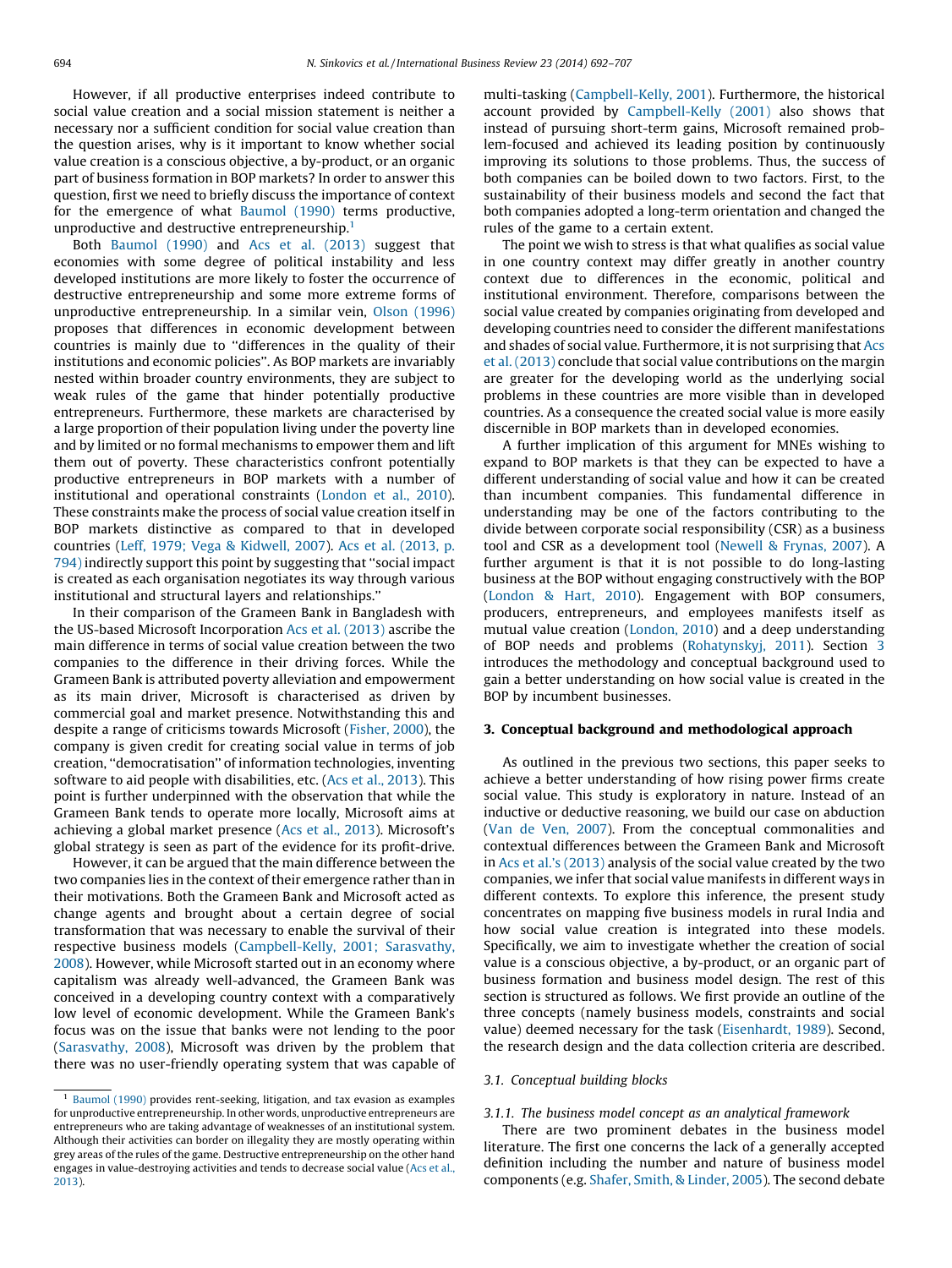<span id="page-3-0"></span>is on the question whether business models should be regarded as static or dynamic (e.g. Demil & [Lecocq,](#page-14-0) 2010).

Shafer et al. [\(2005\)](#page-14-0) identify four major business model components, reflecting the underlying patterns, i.e. strategic choices, creating value, capturing value, and the value network. Thus, Shafer et al. [\(2005,](#page-14-0) p. 202) define business models as the ''representation of a firm's underlying core logic and strategic choices for creating and capturing value within a value network''. In this paper, we adopt this definition. The categories identified by [Shafer](#page-14-0) et al. [\(2005\)](#page-14-0) are by and large consistent with the dimensions in [Osterwalder's](#page-14-0) (2004) business model ontology. [Osterwalder](#page-14-0) [\(2004\)](#page-14-0) applies a programming language to map the underlying core logic of companies and to define the relationships between individual business model components. To our best knowledge, his is the first attempt to approach the concept from a holistic perspective in a systematic way and as an in-depth business analysis tool. In this study, we use the more practitioner friendly business model canvas ([Osterwalder](#page-14-0) & Pigneur, 2010) to map the five rural Indian business models.

The canvas has nine components, i.e. key resources, key activities, key partners, value proposition, customer relationships, customer segments, cost structure, revenue streams, and channels. However, despite its rigour it is still static in nature (e.g. [Baden-](#page-14-0)Fuller & [Morgan,](#page-14-0) 2010) and does not capture changes in strategy or the evolution of the model. To this end, we extend [Osterwalder](#page-14-0) and [Pigneur's](#page-14-0) (2010) business model canvas by adding two more dimensions, namely change in offering and change in strategy. The literature often emphasises the importance of experimentation (e.g. [Chesbrough,](#page-14-0) 2010), trial and error (e.g. [Baden-Fuller](#page-14-0) & [Morgan,](#page-14-0) 2010), reinvention (e.g. Johnson, [Christensen,](#page-14-0) & Kager[mann,](#page-14-0) 2010), innovation (e.g. [Teece,](#page-14-0) 2010), and adaptation (e.g. [Meyer,](#page-14-0) 1982). Most of these actions reflect an attempt to respond to an anticipated or actual change or constraint in the company's environment ([Afuah,](#page-14-0) 2004). They frequently manifest themselves as changes in offering or changes in strategy which in turn require an adaptation or complete redesign in one or more of the nine initial business model components (Linder & [Cantrell,](#page-14-0) 2000). While we hold the assumption that business models should be regarded as dynamic, we acknowledge that representing and capturing this dynamism is a difficult task to achieve. We propose that a possible way to capture the dynamism is to focus on the relevant constraints that triggered some kind of change in the company's business model.

# 3.1.2. The constraint concept

As a consequence of the dynamism assumption, a business model case analysis is not only required to map the current business model, it also needs to capture the changes that occurred over time, and the reasons for those changes. Furthermore, [London](#page-14-0) and Hart [\(2010\)](#page-14-0) suggest that the best way to create mutual value when entering BOP markets is to first achieve a deep understanding of the constraints BOP consumers, producers, and entrepreneurs face. For this reason we are also investigating the constraints our five case companies have been facing and the ways they responded to those constraints.

The investigation of BOP related issues need to consider two sets of constraints. The first set of constraints is known from development economics as binding constraints. They are ''circumstances or factors which, as long as they remain in place, would hinder [economic] growth, even if other possible constraints or determinants of growth are addressed'' [\(Naude,](#page-14-0) 2011, p. 34). In the context of our study, binding constraints are mostly institutional in nature and characterise a government's inability to address market failures [\(Olson,](#page-14-0) 1996). In other words, binding constraint constitute weaknesses in the formal and informal institutional frame within which market participants set their actions. The second set of constraints is found at the firm-level and can be defined as circumstances or factors that hinder the growth and/or the sustainability of a business. Consequently, the viability of a firm's business model is expected to be a function of how it responds to the constraints it is confronted with.

We anticipate that by looking into the constraints faced by our case companies will yield additional information about the context in which social value is created. After a literature search we could only identify three studies within the international business and management literature with a deliberate focus on constraints. Table 1 provides an overview of the constraint dimensions.

# Table 1

Studies providing a list of constraints in developing countries.

| Chowdhury, M.S. (2007)                                                                                    | London et al. $(2010)$                                                                                                                                                                                        | Dahan et al. (2010)                                                                                   |
|-----------------------------------------------------------------------------------------------------------|---------------------------------------------------------------------------------------------------------------------------------------------------------------------------------------------------------------|-------------------------------------------------------------------------------------------------------|
| Poor transportation facilities<br>Lack of entrepreneurship education and training<br>Financial assistance | Productivity (value creation constraints)<br>• Raw material resources (lack of access to high quality<br>input material, low quality local material)<br>• Financial resources (lack of working and investment | Lack of knowledge<br>Information asymmetries<br>Lack of appropriately prices and designed<br>products |
| Haratal (strikes)                                                                                         | capital, exploitation by extra-legal lenders, no access<br>to insurance)<br>• Production resources (inadequate or lacking<br>technology/equipment/infrastructure, storage space)                              | Financing                                                                                             |
| Law and order situation                                                                                   | Transaction (value capture constraints)                                                                                                                                                                       | Underdeveloped human capital                                                                          |
| Bureaucracy                                                                                               | • Market access (poor infrastructure, lack of awareness                                                                                                                                                       | Access to local networks and supply chain                                                             |
| Lack of control of corruption                                                                             | of market expectations, inability to meet market<br>expectations)                                                                                                                                             | Lack of knowledge surrounding distribution<br>and use of water                                        |
| Lack of adequate investment                                                                               | • Market power (lack of capacity to link directly with<br>buyers, lack of direct access to end markets,<br>exploitation by middlemen)<br>• Market security (lack of consistent buyers, price<br>fluctuation)  | No product solution to a problem/need                                                                 |
| Lack of government support and assistance<br>Lack of research and development<br>Inadequate information   |                                                                                                                                                                                                               |                                                                                                       |
| Inability to forecast demand                                                                              |                                                                                                                                                                                                               |                                                                                                       |
| Frequent power failure                                                                                    |                                                                                                                                                                                                               |                                                                                                       |
| Inadequate telecommunication services                                                                     |                                                                                                                                                                                                               |                                                                                                       |
| Fear of failure                                                                                           |                                                                                                                                                                                                               |                                                                                                       |
| Lack of technology                                                                                        |                                                                                                                                                                                                               |                                                                                                       |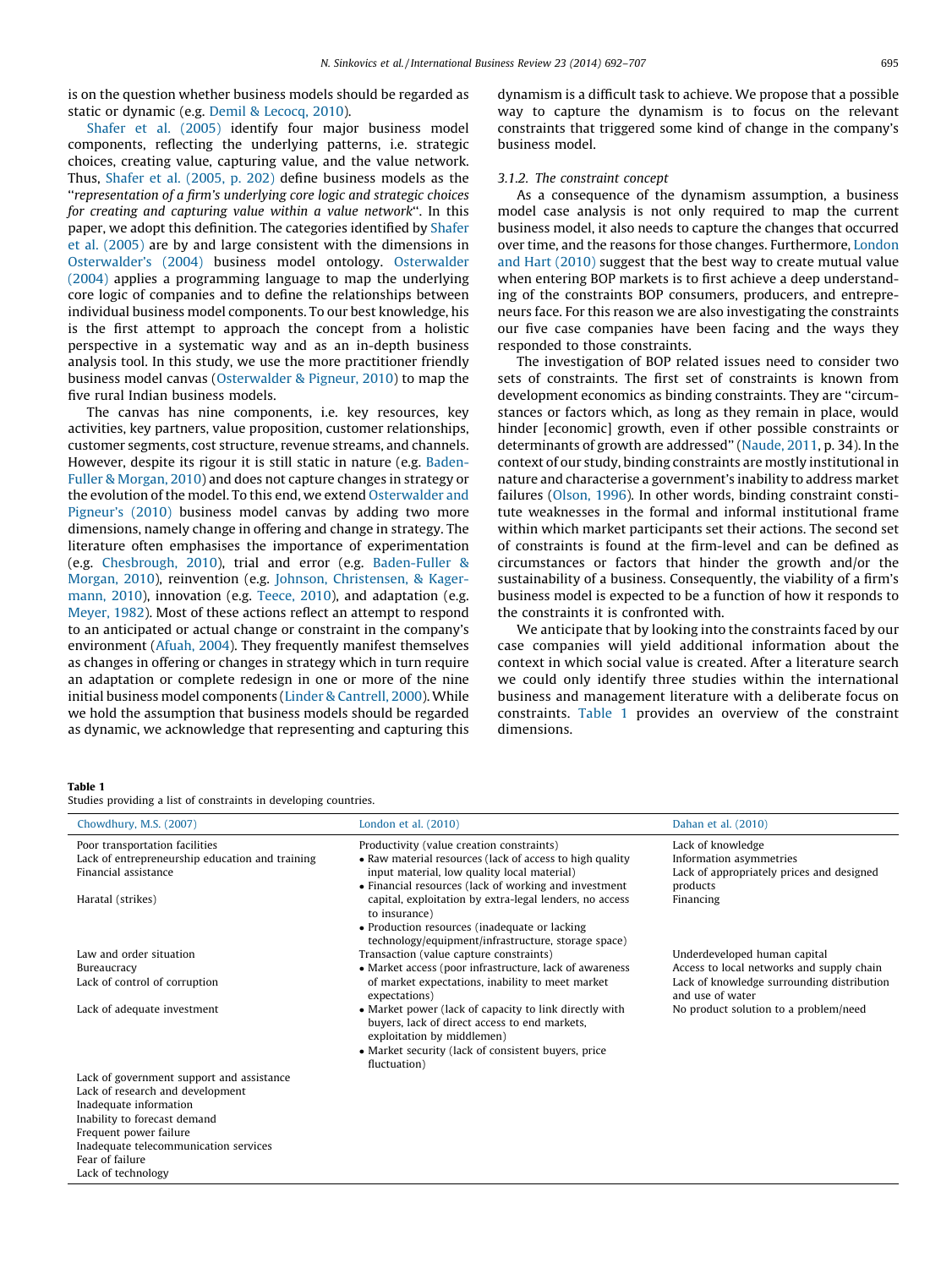# <span id="page-4-0"></span>Table 2

| Summary of case study firms. |  |  |  |  |
|------------------------------|--|--|--|--|
|------------------------------|--|--|--|--|

|                           | Industry    | Nr. of<br>employees | Year of<br>company<br>founding | Net profit            | Turnover               | Prior experience                            | Year of<br>graduation | Highest education                                                           | Location            |
|---------------------------|-------------|---------------------|--------------------------------|-----------------------|------------------------|---------------------------------------------|-----------------------|-----------------------------------------------------------------------------|---------------------|
| <b>IT BPO</b>             | IT          | 60                  | 2007<br>September              | Not available         | Rs 50 lakh             | <b>IBM</b>                                  | 2005                  | B.E. (Hons)<br>electrical and<br>electronics<br>engineering                 | Pilani              |
| Incense stick<br>producer | Handicraft  | 400                 | 2004                           | Rs 190,000            | Not available          | Selling essence<br>sticks in a<br>bus stand | Not available         | Bachelor of<br>commerce, 2nd<br>year                                        | Madhya<br>Pradesh   |
| Painting                  | Handicraft  | 60                  | 1990-91                        | Rs 100,000            | Not applicable         | Farming/painting                            | Not available         | 12th Grade high<br>school                                                   | Madhubani.<br>Bihar |
| <b>Bangles</b>            | Handicraft  | $15 - 20$           | 1930                           | Covers<br>subsistence | Not available          | Family business                             | Not available         | 12th Grade high<br>school/export<br>marketing diploma                       | Indore              |
| Amla<br>products          | Agriculture | 16                  | 1984                           | Rs 1.5-2 lakhs        | Rs 300,000-<br>600,000 | Family business                             | Not available         | BSc biology/<br>bachelor of<br>education/eiploma<br>in food<br>preservation | Pratapgarh          |

Out of the three studies, [London](#page-14-0) et al.'s (2010) constraint framework is the most elaborate. He differentiates between productivity/value creation constraints and transactional/value capture constraints. While the former occur within the boundaries of the firm and mostly concern its productivity and/or value creation, the latter emerge outside the boundaries of the firm and affect its ability to capture the value created. Some of the constraints that [London](#page-14-0) et al. (2010) identify on the value capture side are in fact binding constraints or constraints emerging due to the existence of a binding constraint.

### 3.1.3. The social value concept

In order to be able to achieve a better understanding of how social value is created by the selected BOP entrepreneurs, first a frame of reference needs to be provided for how social value can be measured. In his discussion about what constitutes social value [Auerswald](#page-14-0) (2009) lists financial, reputational, ethical value, consumer surplus, positive externalities, and the enhancement of human capabilities as dimensions of social value creation. The achievement of financial value not only allows the firm to sustain its existence, but also provides opportunities for reinvestment and/ or cross-subsidisation of projects that may benefit individuals not directly involved in the original transactions. Furthermore, the reputational and ethical values achieved through the interaction of the enterprise with its environment ([Auerswald,](#page-14-0) 2009) can also be leveraged to scale up the social value creation activities and to benefit people not directly involved in the original transactions. These dimensions of social value creation along with positive externalities can be seen as indirect social value creation as the benefit generally goes to individuals not directly involved in the original transactions. Consumer surplus and the enhancement of human capabilities are more direct forms of social value creation.

The most heralded approach to this latter form of social value creation is social innovation. Phills, [Deigmeier,](#page-14-0) and Miller (2008, p. [39\)](#page-14-0) define social innovation as a ''novel solution to a social problem that is more effective, efficient, sustainable, or just than existing solutions and for which the value created accrues primarily to society as a whole rather than private individuals''. A social innovation may manifest itself as a product, production process, or technology. However, it may also take the form of a principle, an idea, some kind of legislation, a social movement, or a combination of the above, etc. The main criterion for an innovation to qualify as social innovation is its ability to benefit "the public or [...] society as a whole—rather than private value—gains for entrepreneurs, investors, and ordinary (not disadvantaged) consumers'' ([Phills](#page-14-0) et al., 2008, p. 39). However, following our arguments from Section [2](#page-1-0), while this differentiation may make sense in developed countries, it may not be a useful differentiation point in the BOP as the majority of BOP consumers would qualify as ''disadvantaged'' as compared to the middle or the top of the pyramid.

As a consequence, in this paper we adopt the three core values of development described by [Todaro](#page-14-0) and Smith (2011) as a starting point to investigate how social value is created in the BOP by incumbent companies. The three core values are sustenance, selfesteem, and freedom from servitude. Sustenance can be defined as the ability to meet basic needs such as food, shelter, healthcare, etc. Self-esteem touches upon dimensions such as dignity and legitimacy. Freedom from servitude goes beyond physical incarceration and labour exploitation. This dimension also includes the ability to choose from a wide range of options in a wide range of areas in one's life such as education, products, housing, etc.[\(Todaro](#page-14-0) & [Smith,](#page-14-0) 2011).

# 3.2. Research design and data collection

We chose a multiple case study approach as we are interested in the ''dynamics present within single settings'' ([Eisenhardt,](#page-14-0) 1989, p. 534). We identified five companies in rural India based on the assumption that in rural areas the social, economic, and institutional constraints entrepreneurs face are more visible than in urban areas. Table 2 gives a summary of their main characteristics.

The main selection criteria were the firms' impact on their local communities and their potential sustainability. Handicrafts and agriculture are important sectors in rural India. This is also reflected in our sample with three firms belonging to the former, and one to the latter industry sector. However, as Information and Communication Technologies (ICT) are playing an increasingly important role in emerging markets ([Heeks,](#page-14-0) 2008), our fifth case is an information technology (IT) business process outsourcing (BPO) firm called IT-BPO, which at the time of data collection was India's only rural BPO company.

We conducted face-to-face interviews with the business owners and in the case of the rural BPO firm also collected secondary material, mainly newspaper articles. Unfortunately, there was no secondary material available for the remaining four businesses. To facilitate data analysis and to make it more systematic, we used NVivo, a Computer-Assisted Qualitative Data Analysis Software ([Sinkovics](#page-14-0) & Alfoldi, 2012). [Tables](#page-5-0) 3 and 4 summarise the final result of our template analysis [\(King,](#page-14-0) 1998).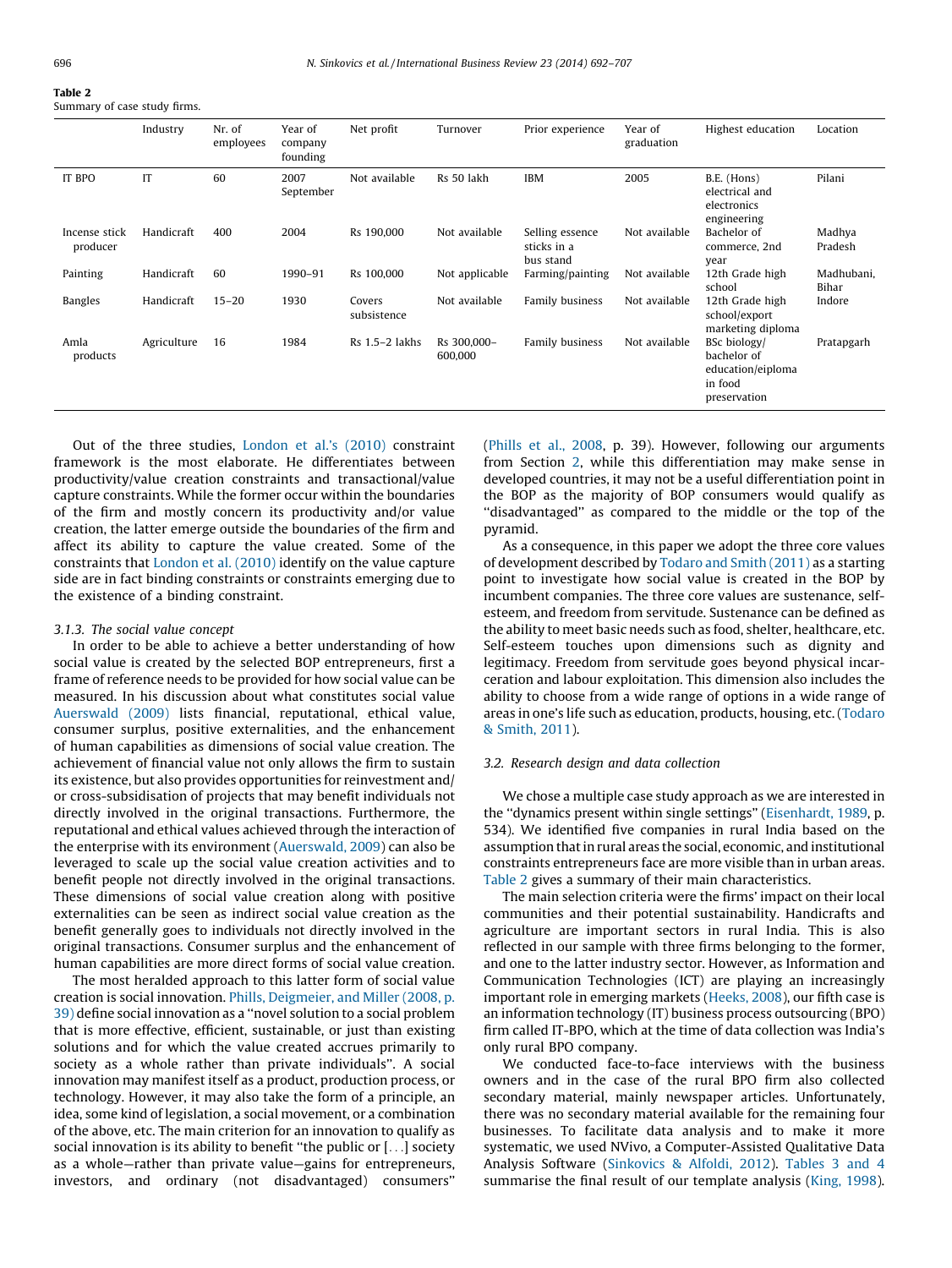### <span id="page-5-0"></span>Table 3

Business model analysis of the five case firms.

| <b>BM</b> components | Amla                                                                                                                                                                                                                    | <b>Bangles</b>                                                                                                                                                                                                                                                                                                                                                                                       | Incense stick                                                                                                                                                                                                                                                                                                                                                                                                                                 | <b>IT BPO</b>                                                                                                                                                                                                                                                                                                                                                                                                                                                                                   | Paintings                                                                                                                                                                                                     |
|----------------------|-------------------------------------------------------------------------------------------------------------------------------------------------------------------------------------------------------------------------|------------------------------------------------------------------------------------------------------------------------------------------------------------------------------------------------------------------------------------------------------------------------------------------------------------------------------------------------------------------------------------------------------|-----------------------------------------------------------------------------------------------------------------------------------------------------------------------------------------------------------------------------------------------------------------------------------------------------------------------------------------------------------------------------------------------------------------------------------------------|-------------------------------------------------------------------------------------------------------------------------------------------------------------------------------------------------------------------------------------------------------------------------------------------------------------------------------------------------------------------------------------------------------------------------------------------------------------------------------------------------|---------------------------------------------------------------------------------------------------------------------------------------------------------------------------------------------------------------|
| Customer segment     | High end consumers who like Targeting big buyers, at the<br>quality, consumers with health moment at mercy of<br>problems                                                                                               | intermediaries                                                                                                                                                                                                                                                                                                                                                                                       | Religious people who light<br>incense sticks, people who like<br>nice scents in their homes                                                                                                                                                                                                                                                                                                                                                   | No industry specifications                                                                                                                                                                                                                                                                                                                                                                                                                                                                      | Everybody who likes art                                                                                                                                                                                       |
| Key resources        | <b>Employees</b><br>Labour intensive<br><b>Capabilities</b><br>Opportunity recognition<br>Path-dependent improvement                                                                                                    | <b>Employees</b><br>Artists<br><b>Capabilities</b><br>Path-dependent discontinuation Capabilities<br>Employee identification<br>Employee training                                                                                                                                                                                                                                                    | <b>Employees</b><br>Labour intensive<br>Key innovators<br>Networking<br>Employee training                                                                                                                                                                                                                                                                                                                                                     | <b>Employees</b><br>Well-trained employees are key Artists<br><b>Capabilities</b><br>Path dependent discontinuation Path-dependent improvement<br>Path-dependent discontinuation In-house software development Employee identification<br>Networking<br>Employee identification<br>Employee training<br>Infrastructure                                                                                                                                                                          | <b>Employees</b><br><b>Capabilities</b>                                                                                                                                                                       |
|                      | Key partners/supporters Local authorities/government<br>(loan subsidy, providing<br>platform for trade, e.g. fairs)<br>Banks (loan)                                                                                     | Government (website)                                                                                                                                                                                                                                                                                                                                                                                 | Local authorities government<br>(public awareness creation,<br>platform, information/training,<br>technology support, monetary<br>support)<br>District majesty (loan support,<br>administrative support)                                                                                                                                                                                                                                      | VC (funding)<br>University (expertise,<br>prospective employees)<br>Training consultancy<br>Competitors<br>Intermediaries (client<br>acquisition)<br>Suppliers<br>Government (support in building<br>infrastructure, community<br>acceptance)                                                                                                                                                                                                                                                   | Local authorities/government<br>(public awareness creation)<br>NGO (public awareness<br>creation-magazines, adverts)                                                                                          |
| Key activities       | Cultivation, processing, sale of Design, manufacture, sale of<br>Amla                                                                                                                                                   | bangles                                                                                                                                                                                                                                                                                                                                                                                              | Design, manufacture and sale of BPO services<br>incense sticks                                                                                                                                                                                                                                                                                                                                                                                | (back end, medical transcription,<br>social media marketing)                                                                                                                                                                                                                                                                                                                                                                                                                                    | Traditional paintings                                                                                                                                                                                         |
| Value proposition    | Product:<br>superior quality<br>natural health supplement<br>BM:<br>Community impact<br>Showing the way<br>Livelihood, dignity, legitimation - Showing the way (200-300<br>for people in poverty<br>Transferable skills | Product:<br>- quality<br>- longer product life<br>- no health hazard<br>BM:<br>Community impact<br>independent artisans are earning Community impact<br>a living now after their received showing the way<br>business thus becoming direct handicapped and poor<br>competitors)<br>- Livelihood (for employees)<br>- Education for employees'<br>children (administrative help)<br>- Support network | Product:<br>Quality<br>- eco-friendly<br>-longer product life<br>-no health hazard<br>no price increase<br>BM:<br>Education for children (indirect) training, a few of them opened a livelihood, legitimacy, dignity for Community impact<br>Transferable skills<br>Education support for children<br>(monetary)<br>Support network<br><b>Indirect BM impact</b><br>Local development<br>Political function due to business Local development | Product:<br>efficient, reliable, quality service handmade, natural colours<br>(99% accuracy)<br>accoutns<br>30-50% cost reduction for client Community impact<br>BM:<br>Response to industry constraints became unemployed after<br>Attrition rates, high costs<br>Legitimacy for women<br>Livelihood for educated but<br>unemployed<br>training<br>education for children (indirect)<br>better healthcare (indirect)<br><b>Indirect BM impact</b><br>Rs 21 lakhs per annum in local<br>economy | Product:<br>traditional art in many forms<br>Key account management for all (gift articles, wall paintings, etc.)<br>BM:<br>Livelihood for the villagers who<br>drought made farming<br>impossible<br>Dignity |
| Clients/customers    | End consumers, intermediaries Wholesalers, retail (small                                                                                                                                                                | percentage)                                                                                                                                                                                                                                                                                                                                                                                          | End consumers                                                                                                                                                                                                                                                                                                                                                                                                                                 | B <sub>2</sub> B                                                                                                                                                                                                                                                                                                                                                                                                                                                                                | End consumers, corporate<br>buyers                                                                                                                                                                            |
| Competitors          | Local copycat businesses                                                                                                                                                                                                | Intermediaries, exporters<br>Chinese businesses<br>Worse quality cheap alternatives Copycat businesses<br>Copycat businesses                                                                                                                                                                                                                                                                         | Large MNCs<br>Worse quality cheap alternatives No direct competitor at same                                                                                                                                                                                                                                                                                                                                                                   | Intermediaries<br>level due to successful<br>differentiation<br>Partners                                                                                                                                                                                                                                                                                                                                                                                                                        | Chinese businesses<br>Worse quality cheap alternatives<br>Copycat businesses                                                                                                                                  |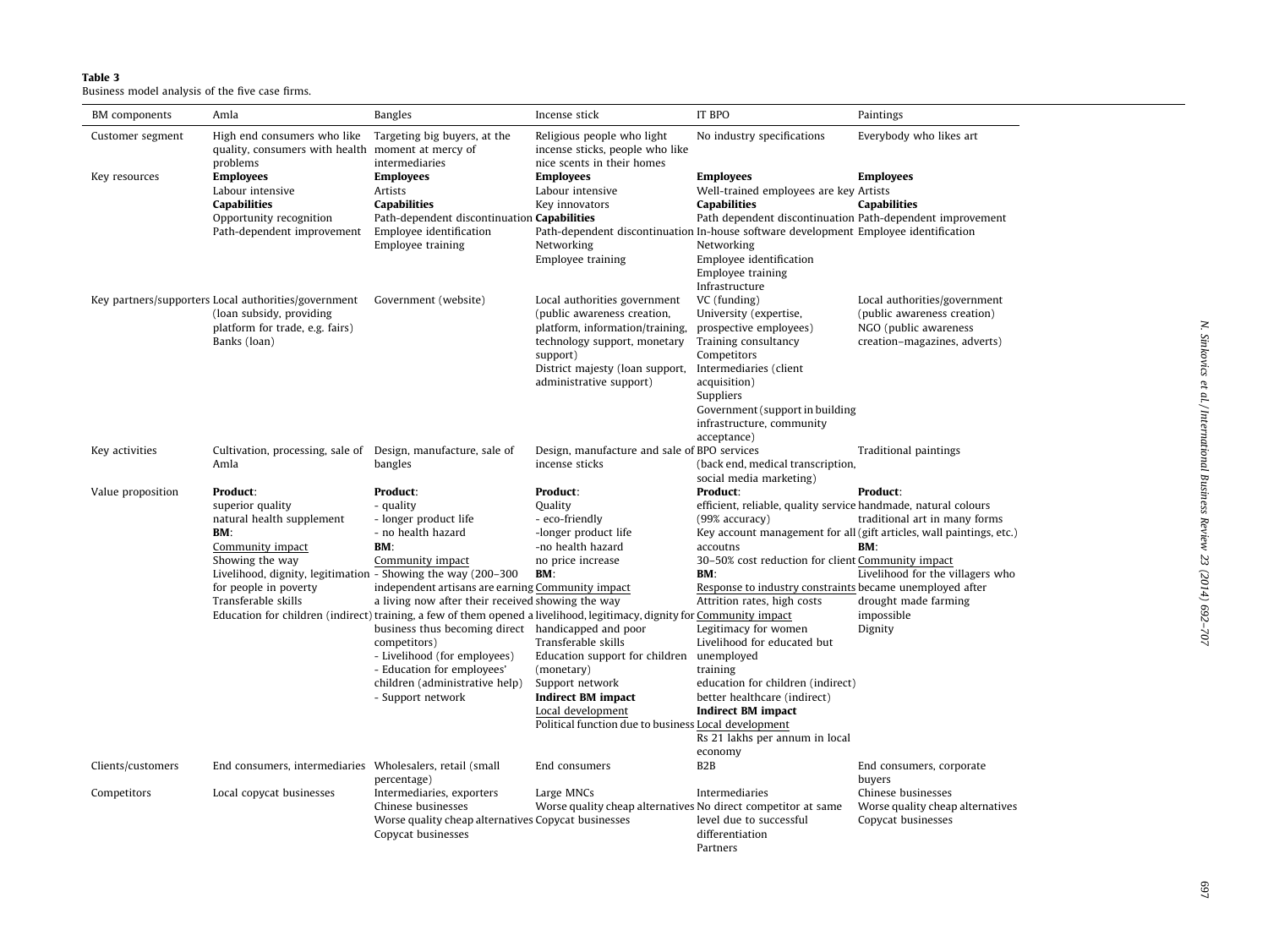| ٥ |
|---|
|   |
|   |

| able 3 (Continued)   |                                                               |                                                                                                                    |                                                                                     |                                                                                                                                  |                                         |
|----------------------|---------------------------------------------------------------|--------------------------------------------------------------------------------------------------------------------|-------------------------------------------------------------------------------------|----------------------------------------------------------------------------------------------------------------------------------|-----------------------------------------|
| <b>BM</b> components | Amla                                                          | Bangles                                                                                                            | Incense stick                                                                       | IT BPO                                                                                                                           | Paintings                               |
| Channels             | Own stores, fairs, exhibitions Fairs, exhibitions,            | collaboration with government)<br>percentage), website (recent<br>intermediaries, retail (small                    | Fairs                                                                               | Independent business, website, Fairs, exhibitions, (earlier<br>intermediaries                                                    | middlemen were the only<br>possibility) |
| Cost                 | Labour, supplementary raw<br>material                         | Raw material, labour                                                                                               | Labour, (they have farms to<br>cultivate raw material),<br>transport, delivery cost | maintenance, training<br>Labour, infrastructure                                                                                  | Labour (artists buy material)           |
| Revenue              | Amla products and recently<br>mango and ginger products       | Bangles, jewellery, gift articles<br>variation). Very low<br>margins - only enough for<br>subsistance<br>(seasonal | order) incense stick in different<br>12 h (in stock) and 72 h (on<br>scents         | USD 2.5 per hour, no downtime Corporate line, private line                                                                       |                                         |
| Change in offering   | Product diversification<br>Incremental quality<br>improvement | (improvement by innovation)<br>New product development<br><b>Diversification</b>                                   | (improvement by innovation)<br>New product development<br>Diversification           | Standard BPO offering (back end Product diversification<br>Medical transcription services<br>Social Media Marketing<br>services) |                                         |
| Change in strategy   |                                                               | Production according to season<br>(e.g. Diwali, Christmas, etc.)<br>Website development                            |                                                                                     | No industry limit<br>Change in focus                                                                                             |                                         |

The original template was based on [Osterwalder](#page-14-0) and Pigneur's [\(2010\)](#page-14-0) business model canvas and the constraint dimensions adopted from the three studies summarised in [Table](#page-3-0) 1. The actual questions have been derived from the business model literature. In developing the guideline, we followed the approach previously successfully applied in the Aston Programme of Organisation Studies (Pugh, [Hickson,](#page-14-0) & Hinings, 1969; Pugh, Hickson, Hinings, & [Turner,](#page-14-0) 1969).

# 4. Results

The analysis yielded two key findings. The first one reveals that regardless of the level of intentionality, social value creation forms an organic part of all five business models. As we already pointed out in the previous chapter, while it may make sense to draw the boundaries around the social value concept along the lines of disadvantaged consumers and general societal problems in a developed country context ([Phills](#page-14-0) et al., 2008), this distinction makes less sense in a BOP context. The reason for this is that in BOP markets the majority of actors (entrepreneurs, employees, consumers, and sometimes even investors) qualify as disadvantaged to a certain degree. Consequently, what qualifies as private value in a developed context often qualifies as social value in a developing context. Furthermore, simply addressing disadvantaged actors without an appropriate understanding of their needs and problems may fit the definition of social innovation without actually delivering the promised social value [\(Rohatynskyj,](#page-14-0) 2011). Conversely, given the dramatically bad living conditions in BOP markets, businesses that employ, train and support people from under the poverty line with no other alternatives automatically create social value in these markets. It needs to be noted that all five businesses go beyond simple employment in the sense of providing employees with a little money. They all provide some kind of support network as a compensation for lacking institutional support in terms of health care, education, administrative support, etc. At this point, a differentiation between social value creation as output variable and social value creation as organic outcome needs be made. When social value creation is regarded as an output variable (c.f. [Rohatynskyj,](#page-14-0) 2011), a group of disadvantaged individuals are provided with some kind of product, service, or package for which they are expected to make a monetary contribution. Hindustan Unilever's famous Shakti project requires women to make a minimum investment of Rs 10,000. As a result, there is an entry barrier for the bottom of the bottom and while social value is created it is often not for those who would need it the most (c.f. Karnani, 2007; [Rohatynskyj,](#page-14-0) 2011). When social value creation is an integral part of a firm's business model, it can be seen as an organic outcome. There is a sustainable change in individuals' lives that have spill-over effects on younger generations in the form of better access to schooling, better healthcare, and better employment prospects.

The second key finding concerns London et al.'s [constraint](#page-14-0) [\(2010\)](#page-14-0) framework. As can be seen from

[Fig.](#page-8-0) 1, an entirely new constraint category emerged from the analysis. As a consequence, we term this new category of constraints ''trigger constraints''. The initial template was based on the dimensions identified in [Table](#page-3-0) 1. The dimensions in italics emerged from the interviews and are not covered by the three previous studies.

Trigger constraints can be broadly defined as limitations the entrepreneur as an individual, a particular community, or society as a whole is facing. As the setting up of the business happens in an attempt to alleviate or bypass the limitation(s) in question, these constraints can be associated with problem solving capabilities. The results in [Table](#page-7-0) 4 show that two of the five businesses were set up as a response to a trigger constraint. [Table](#page-7-0) 4 also shows that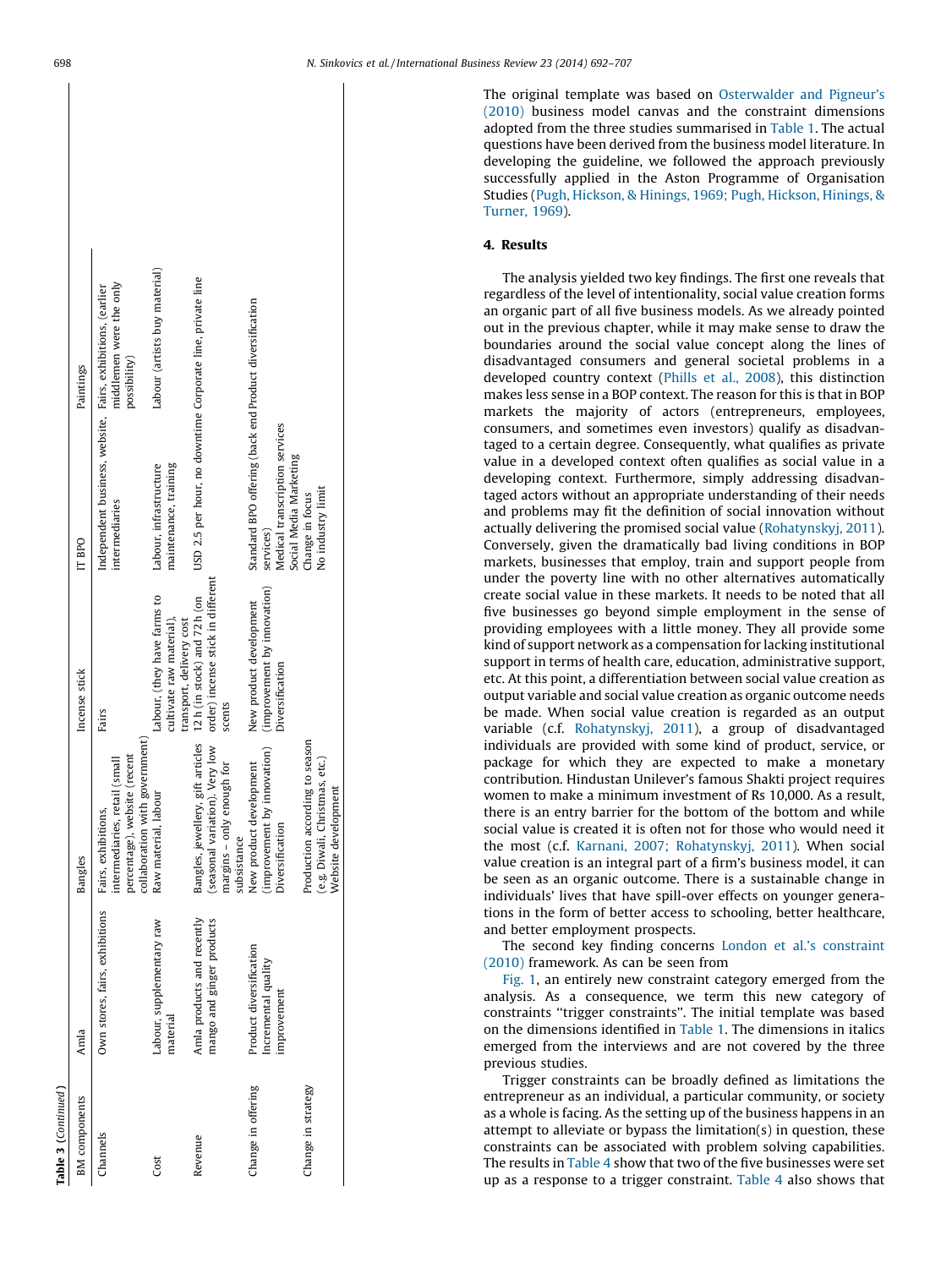# <span id="page-7-0"></span>Table 4

Constraints and firm responses to the constraints.

| Constraints                                                           | Response                                         | A: Amla     | <b>B</b> : Bangles | C: Incense stick | D: IT BPO   | E: Painting |
|-----------------------------------------------------------------------|--------------------------------------------------|-------------|--------------------|------------------|-------------|-------------|
| 1. Trigger constraints                                                |                                                  |             |                    |                  |             |             |
| 1.1 Act of God                                                        |                                                  |             |                    |                  |             | x           |
|                                                                       | Starting this business                           |             |                    |                  |             | X           |
| 1.2 Industry condition changes                                        |                                                  |             |                    |                  | X           |             |
| 1.3 Social constraint                                                 | Starting this business                           |             |                    |                  | X<br>X      | x           |
|                                                                       | Starting this business                           |             |                    |                  | x           | $\mathbf x$ |
| 2. External event                                                     |                                                  |             |                    |                  |             |             |
| 2.1 Economic recession                                                |                                                  |             |                    |                  | X           |             |
| 2.2 Act of terrorism<br>3. Productivity/value creation constraints    |                                                  |             | X                  |                  |             |             |
| 3.1 Production input constraints                                      |                                                  |             |                    |                  |             |             |
| 3.1.1 Supplier power                                                  |                                                  |             | x                  |                  |             | X           |
| 3.1.1.1 Price                                                         |                                                  |             | X                  |                  |             | X           |
| 3.1.1.2 Quantity<br>3.1.1.3 Access to input market                    |                                                  |             | X<br>X             |                  |             | x<br>x      |
| 3.2 Financial constraints                                             |                                                  |             |                    |                  |             |             |
| 3.2.1 Working and investment capital                                  |                                                  | x           | X                  | X                | X           | X           |
|                                                                       | Loan by local authorities/government             | $\mathbf x$ |                    | $\mathbf x$      |             |             |
|                                                                       | Cross-subsidy from other activities              |             |                    |                  |             | X           |
|                                                                       | Reinvestment of profits<br>VC                    |             |                    |                  | X           | X           |
|                                                                       | State award                                      |             | X                  | X                |             |             |
|                                                                       | Non-refundable monetary support by               | X           |                    | X                |             |             |
|                                                                       | government                                       |             |                    |                  |             |             |
| <b>3.3 Production resources constraints</b>                           | Bank loan                                        | X           |                    |                  |             |             |
| 3.3.1 Technical and business know-how                                 |                                                  | x           |                    | X                |             | X           |
|                                                                       | Attending informations events                    |             |                    | $\mathbf x$      |             |             |
|                                                                       | organised by government                          |             |                    |                  |             |             |
|                                                                       | Hiring the right people                          |             |                    |                  | x           |             |
| 3.3.2 Equipment                                                       | University collaboration                         | X           | X                  | X                | $\mathbf x$ |             |
| 3.3.3 Storage and protection of goods                                 |                                                  | X           |                    |                  |             |             |
| 3.3.4 Underdeveloped human resources                                  |                                                  | x           | X                  | X                | X           | X           |
| 3.3.4.1 Business related skills/know-how                              |                                                  | x           |                    |                  |             |             |
| 3.3.4.2 Language skills<br>3.3.4.3 Industry related skills/know-how   |                                                  |             | X                  |                  | X<br>x      | X           |
|                                                                       | Hiring people with potential:                    |             |                    |                  |             |             |
|                                                                       | - Quick learner                                  |             | x                  |                  | x           |             |
|                                                                       | - Commitment                                     |             |                    |                  | X           | X           |
|                                                                       | - Abstract thinking                              |             |                    |                  | x           |             |
|                                                                       | - Sleight of hand<br>in-house training           |             | X                  | X                | X           | X           |
|                                                                       | Collaboration with training consultancy          |             |                    |                  | x           |             |
|                                                                       | University collaboration (alumni)                |             |                    |                  | X           |             |
| 3.3.5 Broadband                                                       |                                                  |             |                    |                  | X           |             |
|                                                                       | Government lobbying                              |             |                    |                  | X           | X           |
| 3.3.6 Electricity                                                     | Investment in alternative                        | x           | x                  | X                | X<br>x      |             |
|                                                                       | Government lobbying                              |             |                    |                  | X           |             |
| 3.3.7 Water                                                           |                                                  |             | x                  | x                |             |             |
| 4. Transactional/value capture/outer constraints<br>4.1 Market access |                                                  |             |                    |                  |             |             |
| 4.1.1 Roads                                                           |                                                  |             | X                  | X                |             |             |
|                                                                       | Money collection from public                     |             |                    | $\mathbf x$      |             |             |
|                                                                       | Government lobbying                              |             |                    | $\mathbf x$      |             |             |
| 4.1.2 community acceptance/legitimacy                                 |                                                  | x           |                    | X                | X           |             |
|                                                                       | Leading by example<br>Partnering with NGO        | $\mathbf x$ |                    | $\mathbf x$      | X<br>X      |             |
|                                                                       | Partnering with government                       |             |                    |                  | X           |             |
|                                                                       | Partnering with VC                               |             |                    |                  | X           |             |
|                                                                       | Partnering with university                       |             |                    |                  | x           |             |
| 4.1.3 Lack of awareness in the                                        |                                                  | X           | X                  | X                | x           | X           |
| market about company's<br>products/services                           |                                                  |             |                    |                  |             |             |
|                                                                       | Collaboration with local authorities/            | X           | x                  | x                |             | x           |
|                                                                       | goverment to create a platform                   |             |                    |                  |             |             |
|                                                                       | Collaboration with competitors                   |             |                    |                  | X           |             |
|                                                                       | Collaboration with intermediaries<br>own website |             |                    |                  | x<br>x      |             |
| 4.1.4 Export barriers                                                 |                                                  |             | X                  |                  |             | X           |
| 4.1.4.1 Administrative                                                |                                                  |             | $\mathbf x$        |                  |             |             |
| 4.1.4.2 International regulations                                     |                                                  |             | X                  |                  |             |             |
| 4.1.4.2 Substitutes and alternatives                                  |                                                  |             |                    | X                |             | x           |
| 4.1.4.3 Market scepticism                                             |                                                  |             |                    |                  | X           |             |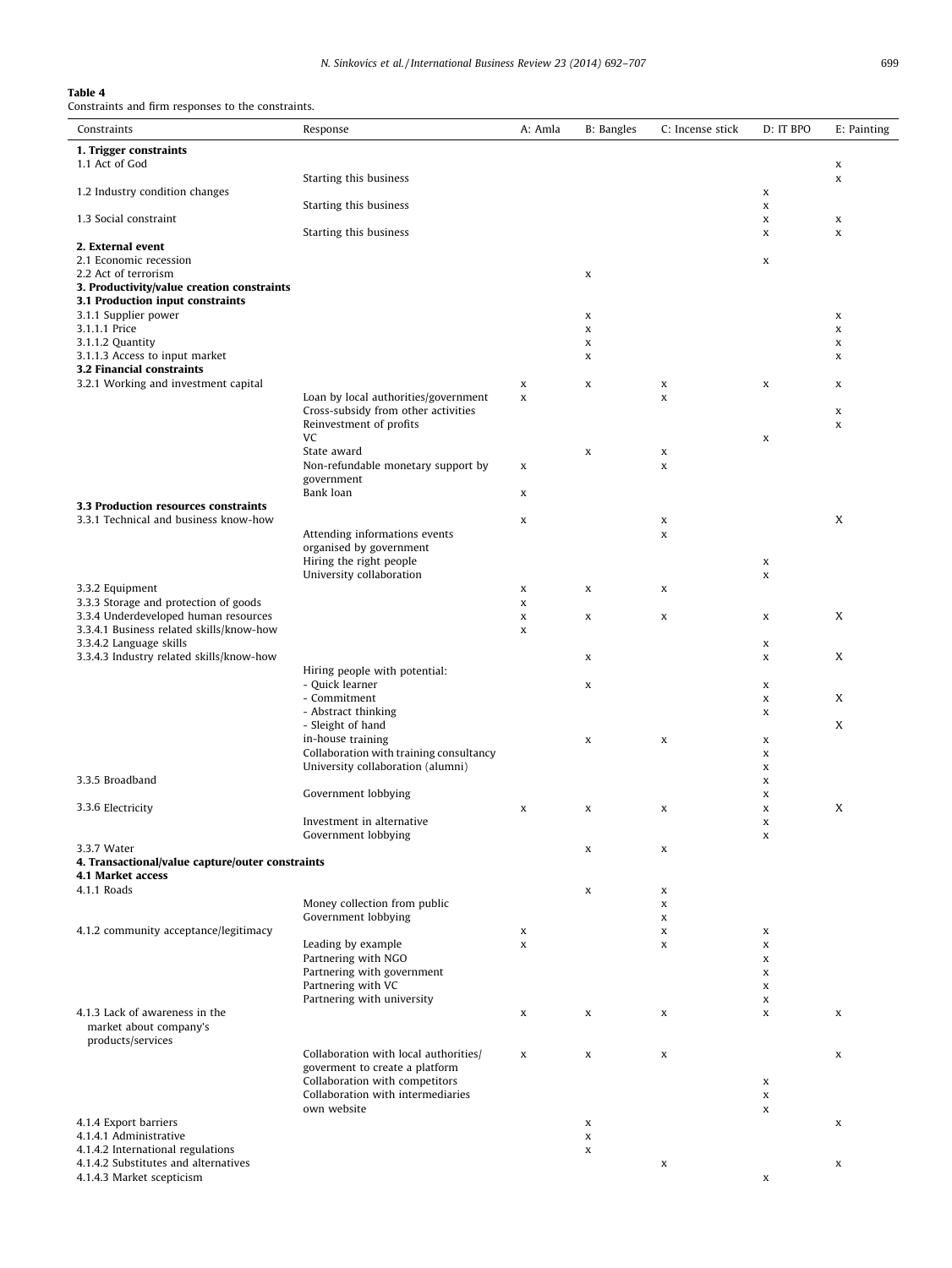# <span id="page-8-0"></span>Table 4 (Continued )

| Constraints                                            | Response                                                                 | A: Amla | <b>B</b> : Bangles | C: Incense stick | D: IT BPO | E: Painting |
|--------------------------------------------------------|--------------------------------------------------------------------------|---------|--------------------|------------------|-----------|-------------|
|                                                        | Investment in state-of-the art                                           |         |                    |                  | X         |             |
|                                                        | equipment                                                                |         |                    |                  |           |             |
|                                                        | Ensuring business continuity                                             |         |                    |                  | X         |             |
|                                                        | Partnering with already well known                                       |         |                    |                  | X         |             |
|                                                        | competitors/intermediaries                                               |         |                    |                  |           |             |
|                                                        | High product/service quality                                             |         |                    |                  | x         |             |
| 4.2 Market power                                       |                                                                          |         |                    |                  |           |             |
| 4.2.1 Intermediary power                               |                                                                          |         | x                  |                  |           |             |
| 4.2.2 Fragmented market/intensive<br>competition       |                                                                          |         | X                  |                  | x         |             |
|                                                        | Change in business focus                                                 |         |                    |                  | X         |             |
| 4.2.3 Lack of capacity to link directly<br>with buyers |                                                                          |         | X                  |                  |           |             |
|                                                        | Collaboration with local authorities/<br>government to create a platform |         | X                  |                  |           |             |
| 4.3 Market security                                    |                                                                          |         |                    |                  |           |             |
| 4.3.1 Price fluctuation                                |                                                                          |         | x                  |                  |           |             |
| 4.3.2 Government corruption                            |                                                                          |         | X                  |                  |           |             |

there can be more than one trigger constraints prompting the creation of a business.

In the case of the Madhubani Paintings firm, the original business idea to transfer the paintings from the walls to paper and sell these was a response to a drought that destroyed the livelihoods of the whole area. The trigger constraint that led to the establishment of the case firm was a reaction to an injustice suffered by the artists, including the entrepreneur's family, from the middlemen. In the IT-BPO's case, the original business model (the Gram-IT model) responded to changes in the urban BPO sector, i.e. high attrition rates and rising costs. However, the entrepreneur responded to the social constraints of unemployment, poverty, and labour immobility ingrained in socio-cultural values by fine-tuning the initial idea and developing his IT-BPO business.

In the remaining three cases the creation of the business was primarily motivated by other factors. The Amla processing and marketing firm's founder is a case in point for a Kirznerian opportunity recognition ([Shane,](#page-14-0) 2004). There was a decision error from past market participants in the area (local villagers) due to the lack of information about the prices of Amla fruit in other states. When the entrepreneur realised that the market prices in other states are manifolds of what farmers earn by selling to middlemen, he decided to start his business and capitalise on that price difference. Nevertheless, there is a hidden social constraint behind this opportunity recognition pertaining to the exploitation of farmers by middlemen.

The incense stick producer and marketer falls into the category of ''necessity-motivated'' entrepreneurs ([Reynolds,](#page-14-0) Camp, Bygrave, [Autio,](#page-14-0) & Hay, 2001). He first started by selling his incense sticks to avoid unemployment due to his handicapped status, which indicates the alleviation of a personal social constraint. After his stall was burnt down he was faced with this constraint again. Yet, it was not him who actually alleviated the constraint, but the local district majesty. Finally, the bangles producer's firm is a family

government assistance (Chowdhury 2007)

Trigger constraints Trigger constraints

Productivity/Value creati on Transactional/ Value Capture **Production input resources** lack of access to high-quality input material (London et al. 2010) • low quality of local material (London et al. 2010) • supplier power (price, quantity) **Financial resources** lack of working and investment capital (London et al. 2010; Chowdhury 2007; Dahan et al. 2010) • exploitation by extralegal lenders (e.g. loan sharks) (London et al. 2010) no access to insurance (London et al. 2010) **Production resources** inadequate or lacking technology/equipment/infrastructure (e.g. electricity, broadband, water) (London et al. 2010; Chowdhury 2007) • lack of expertise/know-how/education (technical, business, industry-related) (London et al. 2010; Chowdhury 2007) • storage space (London et al. 2010) • underdeveloped human resources (Dahan et al. 2010) **Market access** • poor infrastructure (roads, communication networks, transportation system) (London et al. 2010; Chowdhury 2007) • lack of awareness of market expectations (London et al. 2010) • inability to meet market expectations (London et al. 2010; Chowdhury 2007) • *lack of awareness in the (domestic/international) market about company's products/services* • *export barriers* • market scepticism • *community acceptance/legitimacy* **Market power** • lack of capacity to link directly with buyers (London et al. 2010; Dahan et al. 2010) • lack of direct access to end markets (London et al. 2010) • exploitation by middlemen (London et al. 2010) **Market security** • lack of consistent buyers (London et al. 2010) · price fluctuation (London et al. 2010) • bureaucracy, corruption (Chowdhury 2007) • Law and order situation, strikes, lack of **•Changed industry conditions** (e.g. diminishing competitive advantage) •*Act of God* (e.g. drought) •*Socio-cultural factors* (e.g. unemployment due to immobility) · Social constraints (injustice, exploitation, lack of employment opportunities, etc.)

Fig. 1. Extended constraint framework based on [London](#page-14-0) et al. (2010).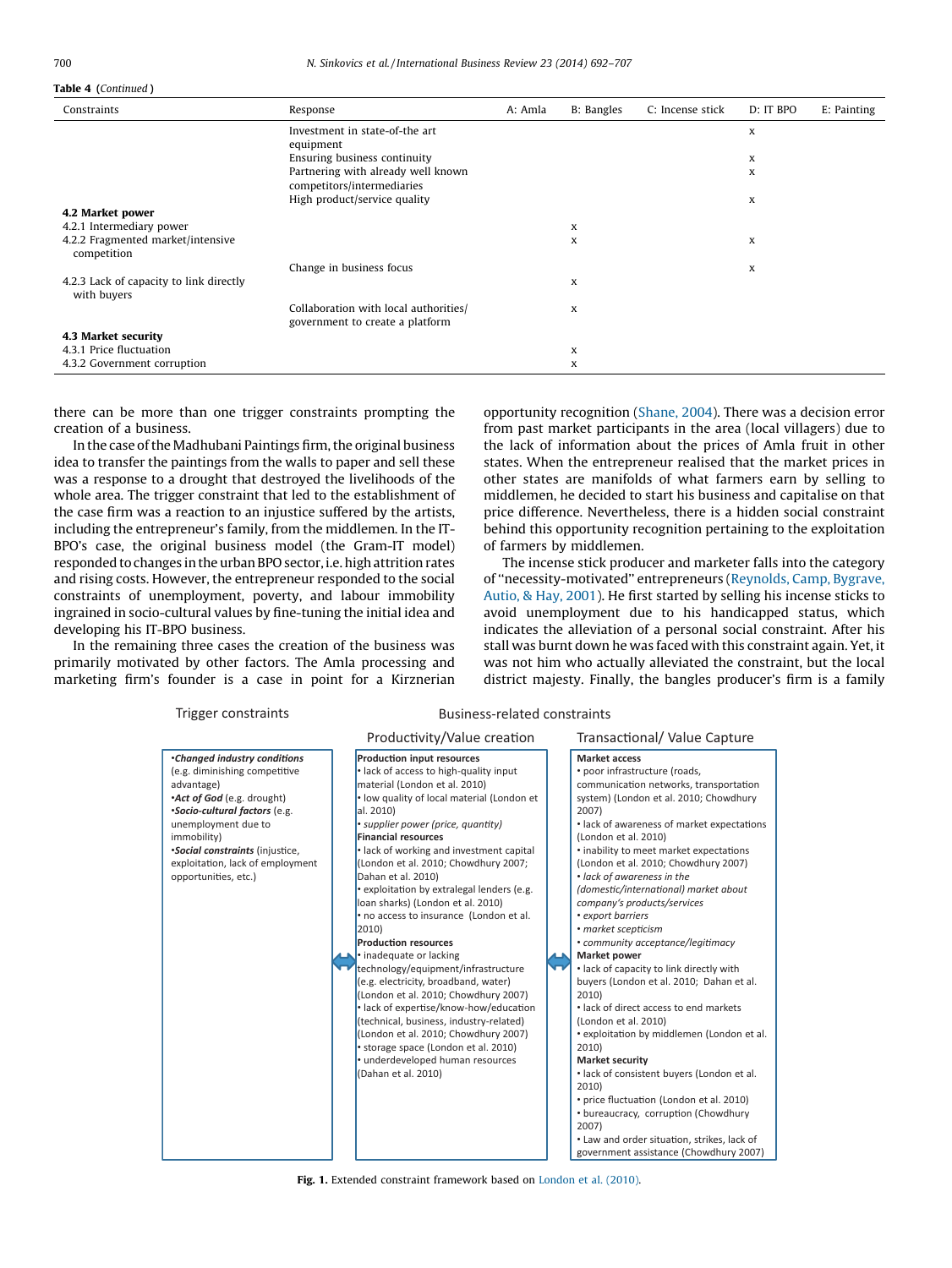business. As artists they started selling what they produced as a means for earning a living. Given the general poverty conditions, being able to earn a living while others are unemployed and short on food also qualifies as alleviating a personal social constraint.

In contrast to trigger constraints, business level constraints occur after a business is already set up. They are either operational in nature and regard the value creation process, i.e. input factors, financial resources, and/or production resources. Or, they are limitations in the firm's external environment that concern the value capture process, i.e. market access, market power, and/or market security. Our findings are largely consistent with the dimensions derived from the literature (see [Table](#page-3-0) 1). At the same time, the data analysis yielded some new dimensions not considered by the three existing studies.

On the value creation side, the sub-dimension ''supplier power'' emerged under the ''production input resource constraints'' heading. Rural firms that do not have direct access to raw materials, e.g. in the case of the bangles producer firm, are highly dependent on their suppliers and don't have any bargaining power. The more interesting dimensions emerged on the value capture side of the framework under the heading ''market access''. Although the nature of the product supports the scalability of the case firms' business model, the main constraints hindering their expansion are the ''lack of awareness in the (domestic/ international) market about company's products/services''. Businesses are also often facing ''export barriers''. ''Market scepticism'' is a constraint dimension that is especially relevant when the product/service or the business model requires a change in the customers'/buyers' mind-set. ''Community acceptance/legitimacy'' is a necessary condition for the survival and expansion of a business as good employees represent a key asset/resource. The achievement of community acceptance may constitute a constraint in cases where the product or the business model requires a change in the mind-set of the community as the source of labour. The IT-BPO case is a good example.

#### 4.1. The rural IT-BPO

#### 4.1.1. History, social value creation, and business model evolution

The founder is a graduate of the Birla Institute of Technology and Science and a former employee of IBM. Encouraged by his former university professor, he established the company in September 2007. The initial idea was inspired by the example of Gram IT, the pioneer in the rural BPO industry. The firm's concept is based on rural employment, transformation, development and empowerment. It is built upon the fact that around 130 million rural skilled workers are still unemployed due to the lack of opportunities in rural India. The company aims at providing specific training, generating livelihoods and employment opportunities via its BPO services, and at facilitating the development of the local village economy.

The business model contributes to the community's economic development by upgrading the life quality of the rural educated but unemployed without destroying the cultural fabric of the society they live in. Hence, it satisfies all three dimensions of Todaro and [Smith's](#page-14-0) (2011) qualitative construct, i.e. sustenance (the ability to meet basic needs), self-esteem (to have dignity), and freedom (the ability to choose). In most cases, despite their education the rural educated but unemployed live under the poverty line struggling to meet their most basic needs. Due to socio-cultural values, they are not mobile which cancels out the option of migration to urban areas. Living in extreme poverty, often at the mercy of relatives, robs them of their dignity and their freedom to make their own choices.

The development of the business model was dynamic in nature and had three stages. In the initial stage, it was not majorly different from other rural BPOs in terms of offering, and mainly focused on back-end services. In the second stage, the firm sought to find a way to differentiate itself from its competitors. By collaborating with intermediaries it launched into medical transcription services. Due to the fragmented nature of the medical transcription market not allowing for adequate margins, a third stage of business model adjustment was needed. In addition to back-end services and medical transcription services, they developed competencies in social media marketing. Other points of differentiation were the way they addressed a number of constraints within their firm boundaries as compared to their competitors.

As demonstrated above, social value creation is an organic part of the company's business model as the model addresses all three core values of development through employing the rural educated but unemployed. At the same time, the business cannot function without employees, thus mutual value is created ([London](#page-14-0) et al., [2010\)](#page-14-0). Hence, instead of treating this group of disadvantaged individuals as a recipient of some kind of output or package, they are incorporated into the business model. Another interesting implication of this view is that if social value creation is viewed as an output variable or performance measure, a business model change can be expected to change the quantity and/or quality of the delivered social value. However, if social value creation is viewed as internal to the business model, then changes to the business model are necessary measures to the continuation of the social value creation although they will not necessarily impact the quantity and/or quality of the delivered value.

#### 4.1.2. Financial constraints

While many of IT-BPOs competitors depend in their strategic decision making on other institutions such as banks, large domestic and multinational companies sitting on their boards, our case company succeeded in safeguarding its independence. The dependence on these large organisations tends to be twofold. They supply rural BPOs with funds and/or with large assignments. In the case of our rural IT BPO, the initial capital came from venture capitalists (VC). The link to the VC was established through the founder's university connections. Although, this decision to accept venture capital instead of forming an alliance with large firms or banks created a trade-off in terms of the pace of growth, the resulting independence led to increased flexibility and responsiveness in its business model development.

## 4.1.3. Production resource constraints

As all their rural competitors, our case firm also faced infrastructure constraints such as discontinuous electric power supply, no access to broadband, underdeveloped human resources in terms of language and computer skills, and a lack in certain technical and business skills. While investing in back-up generators is a common solution to electricity shortages, the case firm also engaged in government lobbying not only to improve electric power supply but also to gain continuous access to broadband. A widespread way among rural BPOs to bypass the broadband constraint is to specialise in back-end services that do not need high speed Internet connection or 24/7 connectivity. By alleviating both the electricity and the broadband constraint, as well as investing in state-of-the art equipment, the case firm not only insured its competitiveness vis-à-vis urban competitors but also enabled itself to operate without downtime. By hiring employees who have at least a high school but preferably a bachelor degree, the company gained access to human resources with ''potential'', i.e. persons with a certain level of abstract thinking capabilities, learning abilities, and commitment. This potential could then subsequently be deployed by providing them with a firm-specific training programme. The identification of the ''right employees''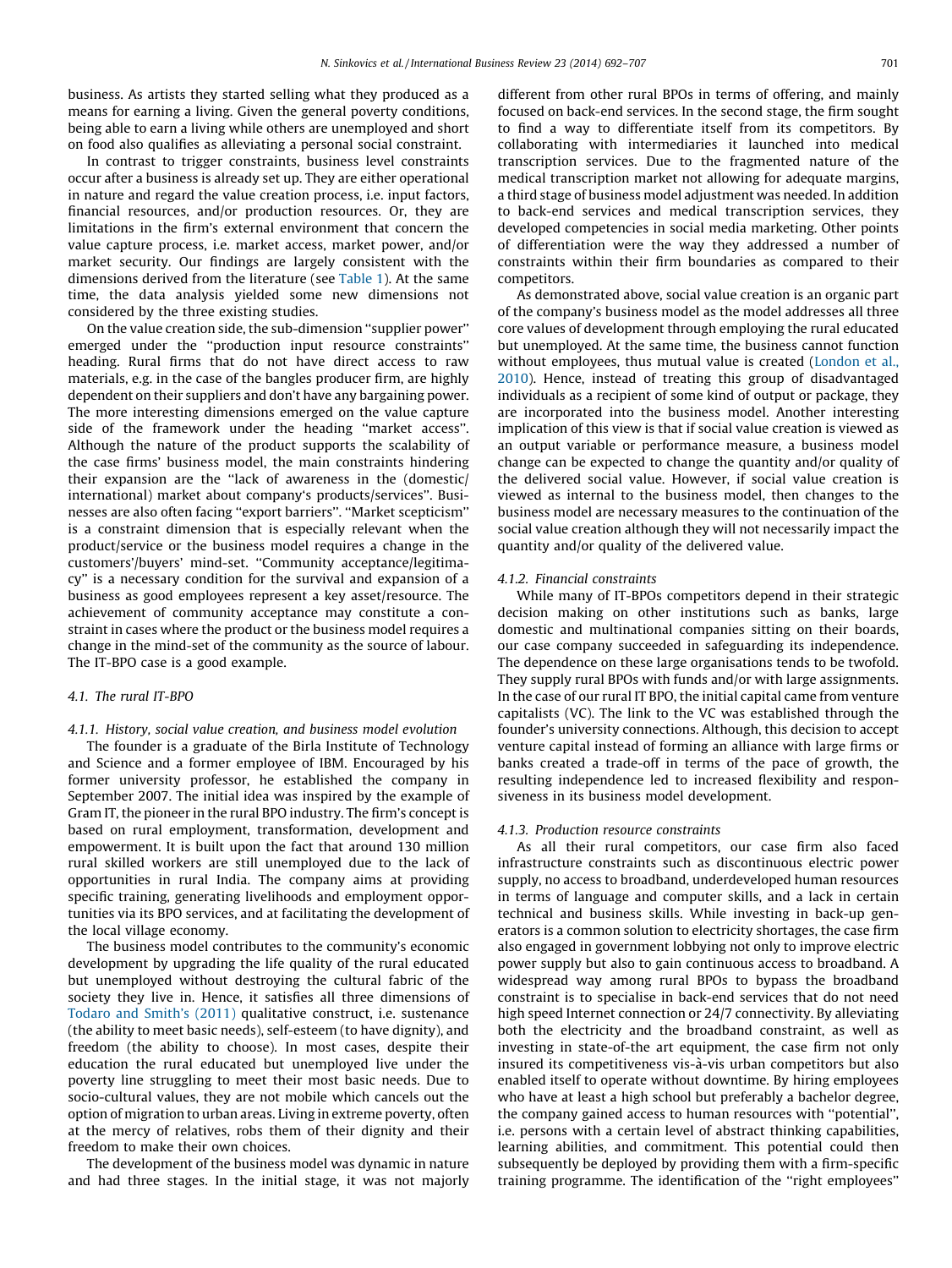was facilitated by the strong ties established with the university's alumni office. Further collaboration with the university provided the company with the required expertise in terms of business strategy, marketing, and other business and technology related know-how.

# 4.1.4. Market access constraints

The first constraint in this category was to achieve community acceptance/support, i.e. to prove to the rural community the legitimacy of the business. Despite the increasing level of education among the young population in rural areas, the importance of community acceptance regarding new or so far unknown business ideas still cannot be taken for granted. Due to the socio-cultural structures, in most cases it is the older generation in the family who needs to be persuaded that working for a BPO is beneficial not only for the young person in question, but for the entire family. The firm's collaboration with the university, the well-respected venture capitalists, NGOs, and the local government hugely facilitated the acquisition of goodwill from the local village communities.

Another two related challenges the firm had to confront were to identify potential customers and to overcome their scepticism regarding the quality of its facilities, equipment, and know-how to deliver the required service-quality at the promised low costs. In order to strengthen its credibility, our rural BPO partnered with already well-established competitors and trusted intermediaries. The continuous delivery of high quality services (above 99% accuracy rate in medical transcription services) and its on-time delivery gradually built up the firm's reputation. Furthermore, the transparency of the tangible positive community impact of the business offered a cost-efficient way for foreign and domestic clients to improve their CSR (corporate social responsibility) activities.

# 4.1.5. Market power constraint

As indicated above when introducing the history of the business, the business model had to be adapted due to the fragmented nature of the medical transcription services market. Instead of discarding this business area as low-margin and not lucrative, the company simply modified its strategy. In addition to launching into social media marketing, it lifted its policy to specialise in certain industries and leveraged its competencies across all industries.

#### 4.1.6. Capabilities

As listed in [Table](#page-5-0) 3 under "key resources", the firm demonstrated a number of capabilities that played a major role in its business model development. As well-trained and competent employees are a key asset in this company, without employee identification and training capabilities it would not be able to be profitable. The firm's networking capability (with the university, intermediaries, competitors, etc.) allowed them to compensate for lacking know-how, market acceptance, and lacking customer acquisition skills. Finally, it also demonstrated a high level of path dependent discontinuation capability. We define it as the ability to let go of gridlocked practices and models and to bring in a fresh perspective based on past knowledge and experience. This capability enabled the firm to discover a profitable niche, i.e. social media marketing and to become rural India's first IT-BPO.

#### 4.2. Handicraft producer A: unbreakable bangles

# 4.2.1. History, social value creation, and business model evolution

This company is already a third generation family business, established by the owner's grandfather in around 1930 in Rajasthan. The business is based on the traditional Rajasthani art in Kishangarh district to make bangles. Following the death of the original founder, they relocated the business into another state in an attempt to address the growth constraint they were facing in Rajasthan. The techniques had been further developed by the owner's father and later by himself after he joined the family business in the late 1990s.

The core of the business model is to gain livelihood by cultivating the traditional art of making bangles out of natural, ecofriendly materials. The point of differentiation compared to competitor products such as Chinese bracelets is that the case firm developed a way to create durable (unbreakable), biodegradable artwork jewellery. Comparable competitor products are usually made with chemicals which may pose health hazard while in use and environmental hazard when disposed of.

Throughout the history of the business there have been several adjustments in the product line component of the business model in terms of assortment and seasonality. However, despite its potential scalability (with adequate market access the model could support 10,000–15,000 artisans) the firm is struggling for sustainability. The reason for this stagnation is the inability of the company to alleviate the major constraint hindering its growth, i.e. becoming independent from its intermediaries. The results of the company's latest attempt to break through this constraint by creating an online platform in collaboration with the government are yet to be seen.

As apparent from [Table](#page-5-0) 3, the business model by its very nature creates social value by addressing the following social constraints, i.e. the issue of education, healthcare, and unemployment. Although the firm has only 15–20 employees (see [Table](#page-4-0) 2), it has already trained between 200 and 300 people, mostly women, with no other education or opportunity to work. Few of them set up their own businesses with a number of employees; others earn a livelihood as freelance artisans. The management and the employees of the case firm form a support network to cater for healthcare and other potential emergency needs. The company also provides support in terms of administrative help to place employees' children into schools. In this case again, social value creation is not an external performance measure. It is deeply ingrained in the business model and is based on mutual value creation ([London](#page-14-0) et al., 2010) as opposed to facilitated value acquisition by disadvantaged individuals ([Rohatynskyj,](#page-14-0) 2011).

#### 4.2.2. Product input constraints

The specific raw materials the artisans need for the production of bangles are coming from Naxalite dominated areas. Due to high bribes and occasional terrorist attacks the procurement of these materials is increasingly difficult. As a consequence of limited access to these areas, the firm is highly dependent on its suppliers. They capitalise on this situation and control the price and quantity of raw materials.

#### 4.2.3. Financial constraints

The firm won a state award after their relocation to Madhya Pradesh. However, apart from this the owner did not succeed in securing any additional funding. The lack of investment capital has implications for many of the constraints described below.

#### 4.2.4. Production resource constraints

In terms of production resources, they suffer from electricity and water shortage as well as underdeveloped human resources. In the area where the company is situated the majority of the population is uneducated due to the lack of schools. Although they offer in-house training, the low level of abstraction capability usually augmented through schooling, makes the training process difficult. The electricity and water shortage often causes up to six hours or more production downtimes. The lack of financing affects the quality of equipment used. On the other hand, the owner addressed his lack of business know-how, especially regarding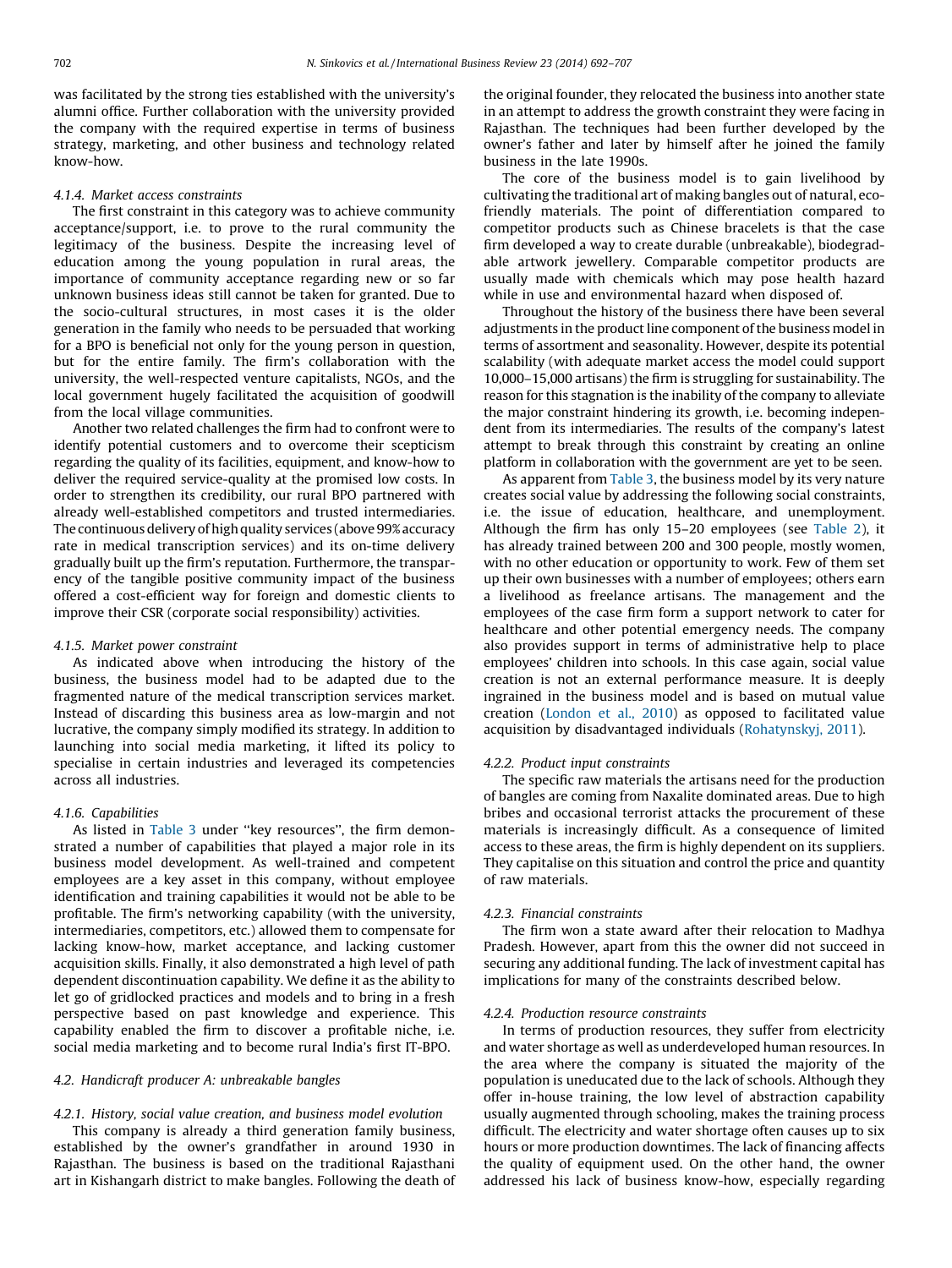export marketing knowledge by obtaining a diploma in export marketing and also consulting a local management expert.

# 4.2.5. Market access constraints

The firm used to export to the US, but after the 9/11 attacks the regulations changed and barred market access from the case company. Other export barriers such as costly and complicated administrative procedures in combination with a lack of awareness in international markets about the company's products are currently holding it back from exporting.

#### 4.2.6. Market power constraint

Linked to market access constraints, the firm is highly dependent on intermediaries and exporters to sell its products. In order to retain their power, these intermediaries do not intensively promote the products thus keeping the level of awareness among potential big buyers low. There is also intensive competition from Chinese producers of bracelets and other jewellery articles. Given the Chinese government's initiatives to support exports, these producers do not face market access and market power constraints to the same extent as Indian producers do. The company's capacity to link directly with international buyers is further impaired as they do not have the finances to go to international exhibitions and fairs (e.g. in Milan or Germany). A recent attempt has been undertaken to alleviate this latter constraint and achieve greater visibility by joining an online platform operated by the government.

# 4.2.7. Market security

Government corruption and fluctuating prices as a result of intermediary power also hinder the growth of the company.

### 4.2.8. Capabilities

Similarly to the case of the IT-BPO, this firm cannot function without its employees, i.e. the artists who produce the bangles and other gift and jewellery articles. Consequently, the company's employee identification and training is a key capability. The current owner of the firm also demonstrated his path-dependent discontinuation capability when he developed their core product, the unbreakable bangle.

# 4.3. Handicraft producer B: incense stick

# 4.3.1. History, social value creation, and business model evolution

The founder had an interest in fragrances and incense sticks from his early childhood on. To make a living, he started selling purchased incense sticks in front of a temple along with other merchants of the informal economy. After the authorities ordered all the merchants with his exception to cease their commercial activities and leave the premises, his stall was set on fire out of revenge by one of the sellers. Being handicapped and having lost his livelihood, he started to produce eco-friendly incense sticks from natural materials. The district majesty, after buying some of his products, recognised that with adequate support this activity could be developed into a viable business. He provided the founder with administrative support to get the company registered and to apply for bank loans.

The business model creates social value in two ways. Firstly, it is built around the development of an environmentally friendly product. The firm developed incense sticks that can burn up to 72 h and do not contain any chemicals in contrast to competitor products mostly manufactured by large multinationals. The life span of competitor products usually does not go beyond 30 min. Secondly, the company trains and employs highly vulnerable individuals such as the physically disabled and slum dwellers, but also others who are living under the poverty line. Through integrating them into its business model as a key asset, the firm provides them with dignity and legitimacy.

#### 4.3.2. Production input constraints

Due to the support from the district majesty, the local authorities, and the government the company does not face any significant production input constraints. The government provides them with farms where they can grow the ingredients needed for production and also with grants to procure basic equipment.

#### 4.3.3. Financial constraints

The initial financial constraints were alleviated through the administrative support of the district majesty, i.e. help with registration, loan applications, establishing contact with officials, etc. The firm also won government grants to help finance the training of the physically and financially marginalised.

# 4.3.4. Production resource constraints

In terms of production resources, the company is encountering limitations regarding technical and business know-how, modern equipment, industry ready human resources, water and electricity. As one of the pillars of the business model is training people, the firm is solving the human resources problem in-house. To obtain up-to-date technical and business know-how, the founder and other members of the upper echelon are attending seminars organised by the government about standards and regulations.

# 4.3.5. Market access constraints

The nature of the product facilitates the psychological access to the market. Especially in India's culture of daily worship, but also with the increasing importance of new age practices in the global north, no introduction to the product is needed. As a consequence of the Indian Diaspora, the incense sticks are also known abroad through family connections. At the moment of data collection, the company had not been engaging in exporting yet. Through collaboration with local authorities the firm has access to exhibitions and fairs in many states. Participation in these fairs promotes awareness in the market and leads to repeat sales. Community acceptance was instantaneously achieved by addressing the primary constraints outlined in Section 4.3.1. Furthermore, there is an education support scheme for employees' children. Employees obtain an additional payment out of the profits if their children reach grade 10, 11, 12 in high school. The support continues if they enter college. In terms of physical market access such as roads, the company started a public fund raising to build new roads and is actively participating in government lobbying.

#### 4.3.6. Market power constraint

In order to avoid exploitation from intermediaries, the firm is focusing on direct sales. Although there was an opportunity to export directly into foreign markets in the past, at that time the firm did not have the required scale. At the time of data collection it had achieved the scale and was actively looking for export partners.

#### 4.3.7. Capabilities

Despite its labour intensive nature, employee identification capabilities are not relevant for this business model. All the more important is the firm's employee training capability. Its networking and path dependent discontinuation capabilities are the drivers of its rapid growth.

# 4.4. Handicraft producer C: Madhubani Paintings

# 4.4.1. History, social value creation, and business model evolution

In the 1960s there was a major draught in the area which destroyed the livelihood of the inhabitants that was based on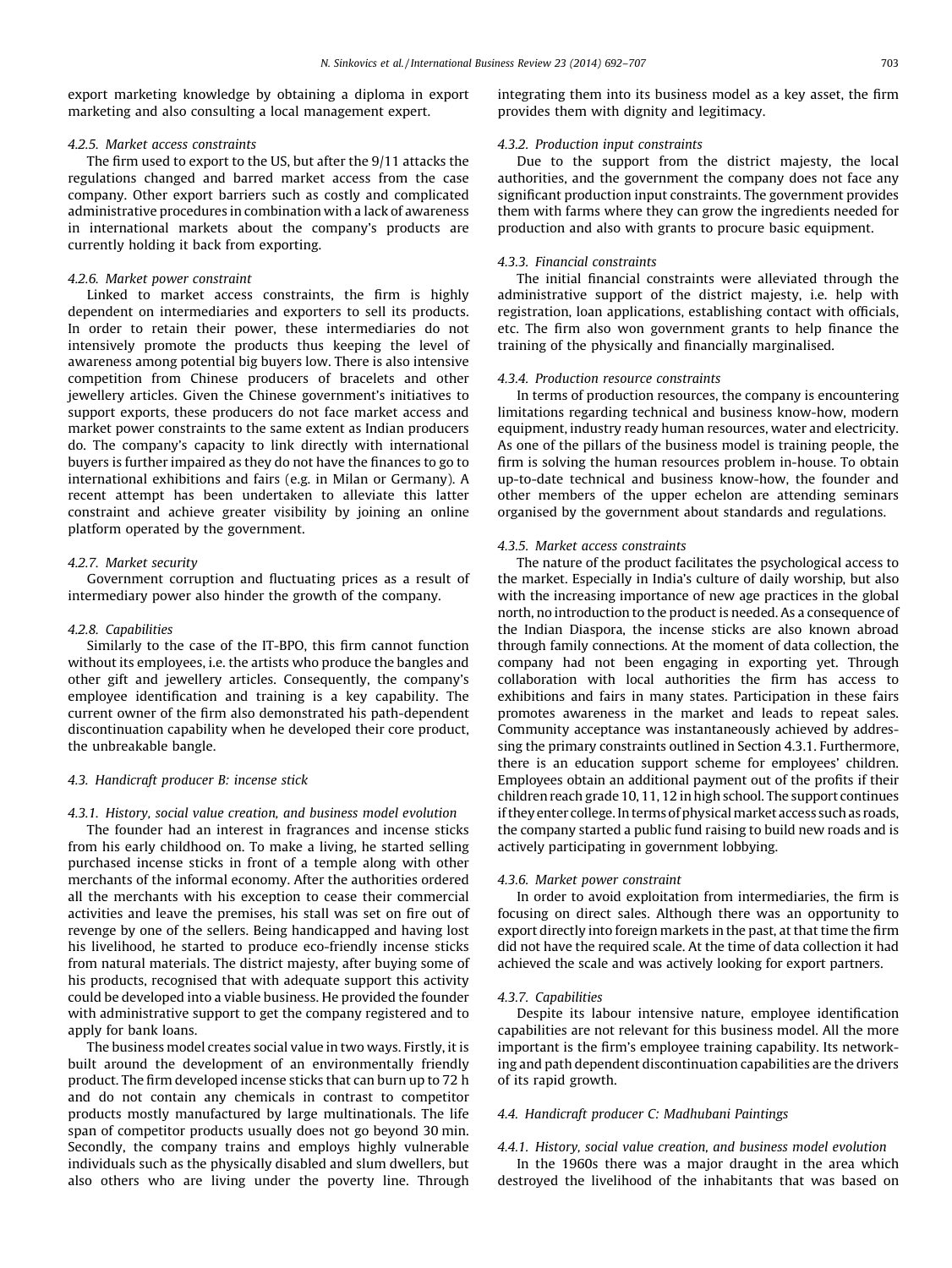farming. The traditional art of that region involved wall painting on houses. In an attempt to support the farmers, the government sent a well-known designer from New Delhi to the village. After seeing the wall paintings he recognised that there is a business opportunity in transferring the designs from the walls onto paper. This art allowed the villagers to earn a living. However, due to their inability to link directly with end buyers, the artisans had been exploited by the middlemen who bought their artwork.

After witnessing the exploitation of the artisans including his own parents, to address this higher-order constraint, the founder started his own business. The goal of the organisation is to offer fair wages to the artisans they employ and to promote this traditional art both nationally and internationally. Now their major buyers are not only end consumers but also corporations. The contribution to economic development lies in the firm's ability to hinder the exploitation of the artisans and giving them back their dignity.

#### 4.4.2. Production input constraints

Due to the unavailability of natural colours in the required quantities, the company is now forced to source more artificial colours. As a consequence it is facing the problem of supplier power in terms of quantity, quality, and price.

# 4.4.3. Financial constraints

The investment capital came exclusively from the family's farming activities and later from the reinvestment of profits.

# 4.4.4. Production resource constraints

As most rural enterprises, this company also faces limitations in terms of business know-how, underdeveloped human resources, and electricity. In order to address the constraint regarding the quality of their employees, the firm seeks to identify committed artisans with an exceptional sleight of hand.

#### 4.4.5. Market access constraints

The owner regularly visits fairs and exhibitions. Through government support the company has access to a platform where it can promote this traditional art. However, as other rural handicraft producer and distributor firms, it also faces the problem of export barriers and intensive competition of cheap products from China, especially block prints and other poorer quality alternatives. The major export barrier is the complexity of the documentation required and the corruption of government officers in terms of subsidy allocation. Larger firms who can afford substantial bribes receive the majority of the subsidies to attend international fairs as well as support with the required documentation such as entry visa.

# 4.4.6. Capabilities

The two main capabilities the firm has are employee identification and path dependent improvement capabilities. The former is important as the business model is dependent on the skills-quality of the artists they employ. The latter allows the firm to recognise market wants and to be responsive to them.

#### 4.5. Agriculture: Amla

## 4.5.1. History, social value creation, and business model evolution

The business opportunity was recognised by the father of the business owner during his holiday to Calcutta. While amla (Indian gooseberry) was growing in his village area in abundance, no one has thought of selling it outside the village or to process it. During his travel the founder noticed that in that state there is not only high demand for the fruit, but merchants are making more than 400% profit on it compared to what the growers receive. On his return to his village he quit his job in the electricity

department and set up his own business. First they focused on transporting the fruit to other states and selling it there for a higher price, later they started processing it into different products. Since the time of founding in 1984 the company opened shops in major cities such as Delhi, Calcutta, Mumbai, Kanpur, Lucknow, and Allahabad.

The main pillar of the business model is incremental quality improvement and process refinement. The firm's value proposition lies in offering high quality amla products as health supplements, mostly to higher end consumers. A second and equally important pillar of the model is the women's self-help group upon which the initial growth of the company was based. The government of India launched a scheme to support women. The representative ofthe project saw potential in the case firm and introduced the scheme to the owner and his wife who also worked in the family business. They organised a group of 12 women to work in the amla business. After the women economised a sufficient amount of money (Rs 50–100 each) for a deposit from their salaries the government supplied the company with a subsidy of Rs 25,000 on a loan of Rs 250,000. At the time of data collection this bank loan has already been repaid. The women receive a fair share of the profits and the business has some investment capital to sustain growth.

#### 4.5.2. Financial constraints

Although the firm still faces financial constraints as for smaller firms it is more difficult to get loans sanctioned, they have sufficient funds from day-to-day business activities to sustain organic growth. The company won various awards, and also receives some support from the government to participate in fairs. As delineated in the previous sub-section, they secured a substantial bank loan to invest into initial growth.

#### 4.5.3. Production resource constraints

In terms of production resource constraints, the firm is faced with insufficient business know-how in terms of marketing and advertising and other marketing related activities. They learn by trial and error. Electricity and storage constraints are also prevalent.

#### 4.5.4. Market access constraints

The two major constraints in this category are the initial lack of community acceptance and the still insufficient awareness about the benefits of amla and amla products in the market. The first constraint was successfully alleviated by simple endurance and good example. Gradually, community members witnessed the success of the firm and the tangible benefits for the employees/ self-help group members, i.e. increased salary, better clothing, ability of parents to send their children to school and free them from work, etc. Consequently, the company did not only gain community acceptance, it also showed the way for many people out of poverty. At the time of data collection there were 20–30 copycat businesses in the region inspired by our case firm. The alleviation of the second constraint is still work in progress. The company promotes its products in fairs and exhibitions in collaboration with the government. They also heavily rely on word-of-mouth.

#### 4.5.5. Capabilities

In contrast to the other four case firms, the founder of this company demonstrated opportunity-recognition capability himself. In the other four cases the initial business opportunity was recognised by someone else. The second main capability of the company is its path dependent improvement capability which allows it to engage in successful quality improvement and product diversification.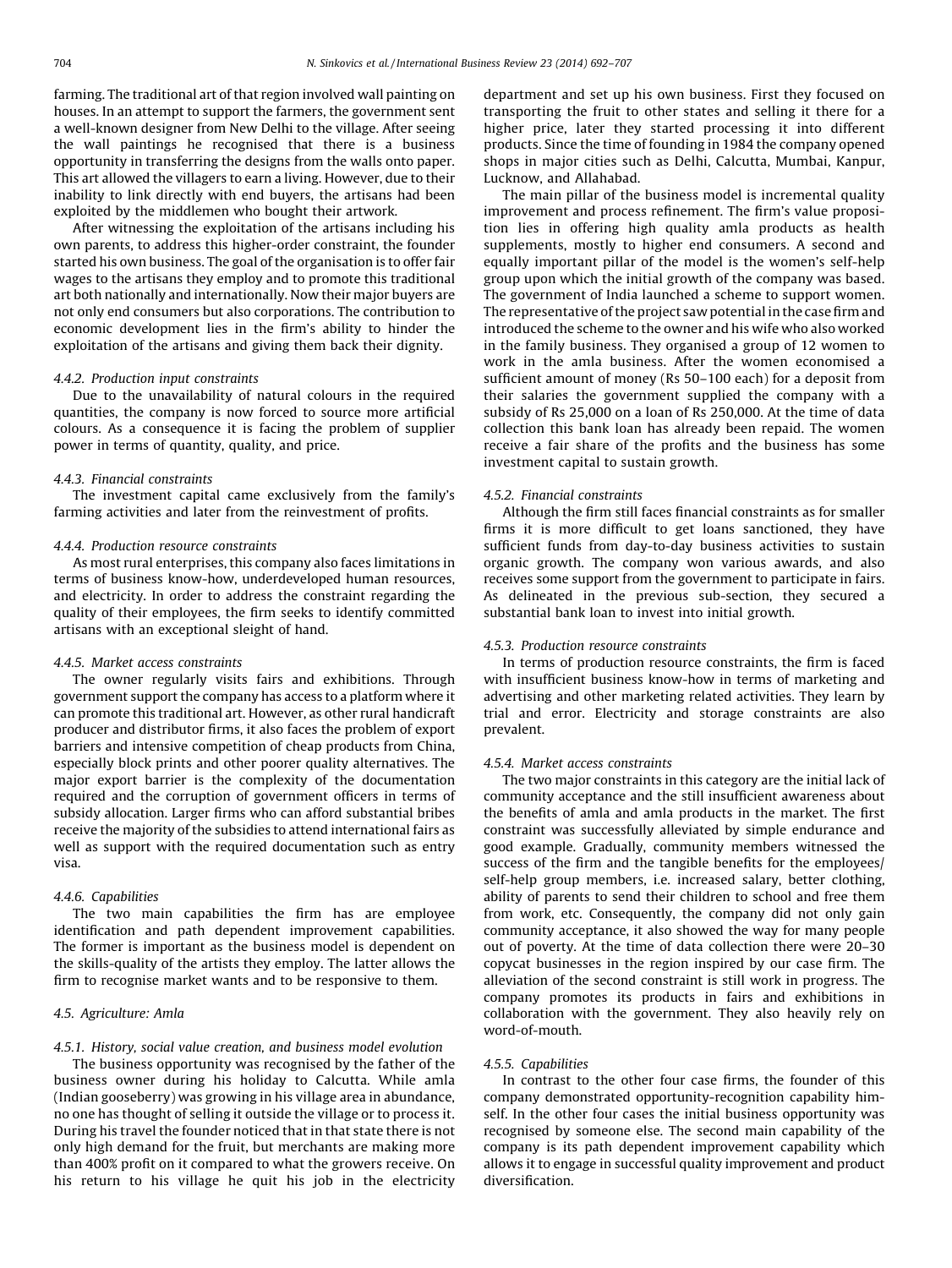# 5. Discussion, conclusions and future research

We conclude by first discussing our findings in relation to the two questions that motivated the research. Subsequently we consider the implications of our findings for MNE engagement with BOP

# 5.1. Social 'missions' and social value creation in BOP business models

In this paper we set out to investigate the following two questions: in the context of BOP (1) what factors influence whether social value creation is an OBJECTIVE of business formation? and (2) how is social value creation related to business model formulation and dynamics?

With respect to the first question our findings highlight two points. The first point is that a conscious and deliberate social 'mission' does not appear to be a necessary precondition for BOP enterprises to generate social value as a main outcome. Thus, in three of our cases there was no explicit or deliberate sense of mission underpinning the business models and yet social value creation was unambiguously an important or central outcome of the businesses. Therefore dismissing the social value creation impact of business enterprises in the absence of conscious social mission formulation as ''secondary gains'' does not seem valid in a BOP context. Second and more importantly, perhaps, our findings also suggest that when a social mission does underpin the BOP business models, such mission is intimately linked with a ''struggle'' to overcome locally experienced constraints. Thus the mission cannot be seen as abstracted from the context. Specifically, in our case studies, a 'social mission' appeared as a salient feature, when the enterprise's raison d'étre was to overcome a deeply impacting local constraint: we consider these as "trigger constraints''. While [London](#page-14-0) et al. (2010) only focus on constraints after a business has already been created, our results suggest the existence of constraints in response to which businesses are created.

In our case studies the trigger constrains were the experience of particular instances of injustice by BOP population as producers, consumers or debtors or, more generally as manifestations of social deprivation. Thus the constraint that led to the establishing of the Madhubani Paintings firm was a reaction to the injustice suffered by the artists, including the entrepreneur's family, from the middlemen while the IT-BPO's case was also driven by a social mission: the original business model (the Gram-IT model) was an answer to industry changes in the urban BPO sector, i.e. high attrition rates and rising costs. However, the entrepreneur responded to the social constraints of unemployment, poverty, and labour immobility by fine-tuning the initial idea and developing his IT-BPO business.

Reflecting on the above arguments, it seems clear that in the BOP context social missions aimed at removing or ameliorating the impact of key constraints in BOP can enhance the social and ethical legitimacy of the businesses and the marketability of their products/services. However while social missions can underpin social value creation the prioritisation of a social mission as a point of differentiation between social entrepreneurship and business entrepreneurship is not always accurate. The critical point seems to be whether constraints act as a trigger for starting a business or whether constraints shape the business after its foundation.

With respect to the second question, our findings clearly suggest that in order to have a positive social impact in BOP contexts, business models need to connect local communities' economic development needs in a broad way in terms of sustenance, selfesteem, and freedom of choice regardless of the intentionality of social value creation. In all five cases the achievement of community impact was deeply ingrained in the core of the business model.

#### 5.2. Implications for MNE strategies

The discussion in the previous section connects well with emerging recognition in the IB literature of the inappropriateness of dominant MNE strategies in developing countries. Thus [Dawar](#page-14-0) and [Chattopadhyay](#page-14-0) (2002) chastise MNEs for being ''trapped by their own devices in gilded cages, serving the affluent few but ignoring the potential of the billions of new consumers''. A similar criticism is developed by [London](#page-14-0) and Hart (2004) who recommend a ''reinvention'' of MNE strategies for LDCs and emerging economies and propose a departure from the current low involvement strategies and operational modalities in LDCs. [London](#page-14-0) and Hart [\(2004\)](#page-14-0) argue that these require that MNEs develop a global capability in ''social embeddedness''. In subsequent contributions [\(London](#page-14-0) et al., 2010; London & Hart, 2011), develop this line of thinking, advocating strategies for working with the BOP to generate business models that specifically create social value ([London](#page-14-0) et al., 2010).

However even though [London](#page-14-0) and Hart (2004) provide examples of MNEs which have succeeded with ''non-traditional'' strategies, the ''message'' from our case studies would caution that the adoption of strategies focused on mutual value creation is a challenging phenomenon. We observe that, in Western MNEs in particular, current strategies have mostly nurtured capabilities for flexibility, achieved through remote, largely contractual, governing of dispersed and highly ''sliced'' activities where local engagement or social embeddedness is not a necessary dimension of good performance [\(Buckley,](#page-14-0) 2011; Yamin, 2011). The essence of social embeddedness by contrasts is a commitment to building relationships and engaging with communities over the long term ([Tasavori](#page-14-0) & [Sinkovics,](#page-14-0) 2011; Yamin & Sinkovics, 2013). Given the prevalence of global factory type strategies, MNEs also suffer a capability gap with respect to launching strategies which promote sustainable development. However, even when MNEs are following strategies whereby social embeddedness may be an outcome such embeddedness does not necessarily traverse localities or communities where poverty reduction is particularly urgent.

Arguably MNEs would be in an even more disadvantaged position to recognise and act on 'trigger constraints'. Even if there is a desire to champion poverty reduction, they may not be successful in coming forward with appropriate business models, if they have insufficient insights to recognise and act on 'trigger constraints'. One can also surmise that they may be disinclined to take on the entrenched power of distributors or money lenders with monopoly power in specific localities.

Thus, in trying to develop BOP-relevant business models, established MNEs may be said to suffer, almost literally, from a 'liability of outsider-ship' [\(Johanson](#page-14-0) & Vahlne, 2009). As suggested by [Johanson](#page-14-0) and Vahlne (2009) the liability of outsidership is the disadvantage faced by a firm attempting to enter a foreign market where it has no position in the relevant business network. It is arguable that, in the BOP context, the liability of outsidership is at least equally great for MNEs with respect to social networks and their embeddedness in these which, as London and Hart have pointed out, are crucially important in developing BOP relevant business models. As outsiders, MNEs cannot gain fine-grained and operationally effective insights into real needs of the BOP, or would not be inclined or able to take on the task to address the core problems such as culturally ingrained gender inequality [\(Roha](#page-14-0)[tynskyj,](#page-14-0) 2011). [Johanson](#page-14-0) and Vahlne (2009) also point out that building business relationships (which are the building blocks of business networks) takes time – around 5 years on average – and considerable managerial efforts and that many attempts at building relationship fail. Extrapolating this to the context of social networks, it becomes clear that developing network connections at the BOP and hence developing a capability for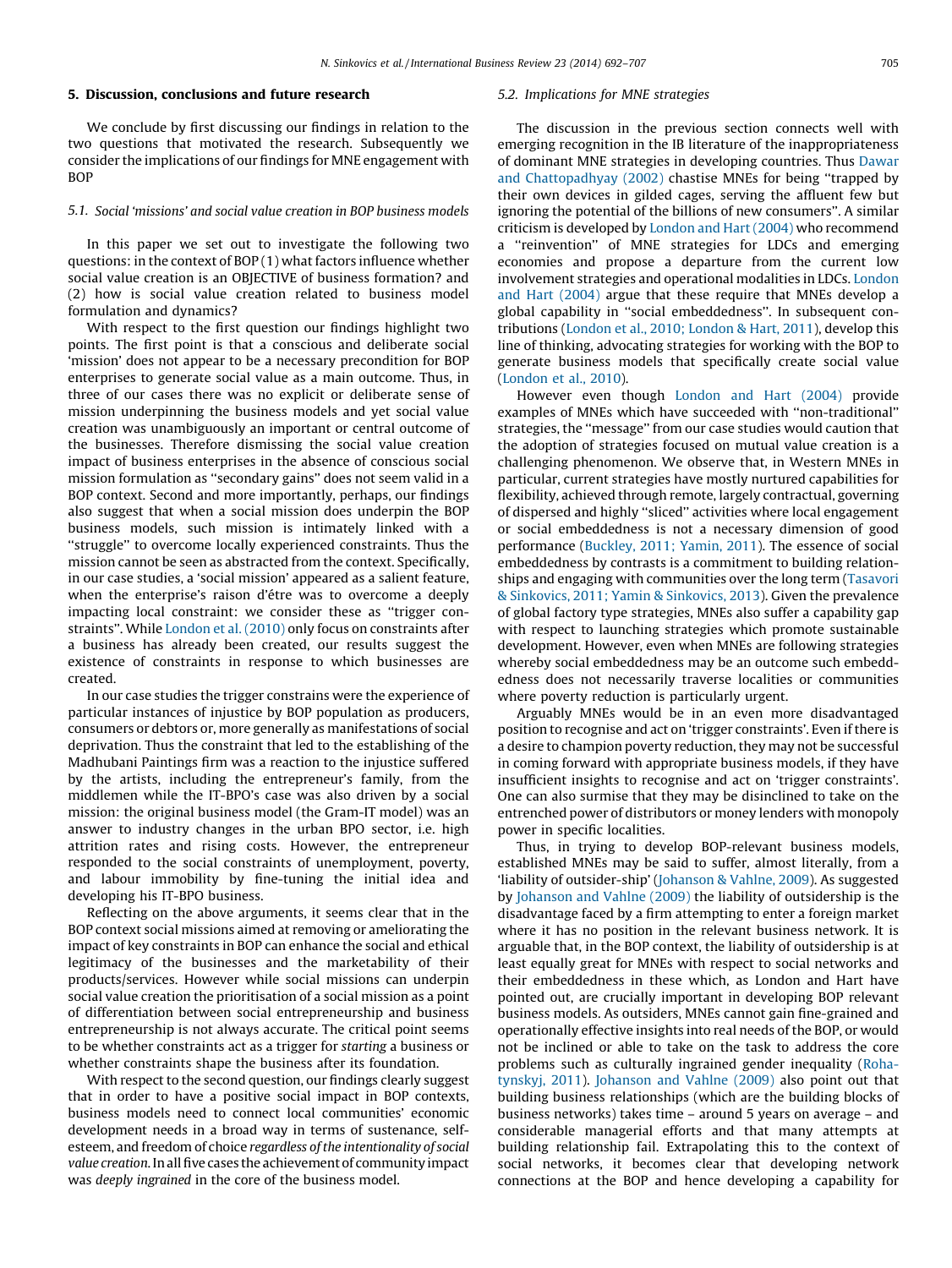<span id="page-14-0"></span>'co-inventing' requires long term commitment and efforts by the MNE or its affiliate at the local community level. This is unlikely to happen, unless there is a change of strategic mind-set at the top. In this respect it is arguable that some emerging country MNEs may possess a relative competitive advantage, especially those that follow 'local optimising' (Ramamurti & Singh, 2009) or 'cost innovation' [\(Williamson,](#page-15-0) 2010) as the basis for their business models.

# 5.3. Future research

Understanding the nature and impact of trigger constraints is clearly important, particularly in relation to what set of capabilities and strategies may enable MNEs to realise mutual value creation at the bottom of the pyramid. This is perhaps the most urgent question that future research needs to explore. Contextual studies of trigger constraints and their impact on business would be of value to develop a deeper understanding of social value creation in the context of BOP. Furthermore, future research may wish to further explore the concept of trigger constraints both conceptually and empirically. The relationship between binding constraints and business model development and adaptation is also an interesting area that needs to be explored further. As the nature of the present study is strictly exploratory, future research will need to explore the ideas put forward in this paper in more detail.

# Acknowledgements

This research received funding support from British Academy (SG100190) and the Economic and Social Research Council (ESRC), grant ESRC ES/J013234/1. The authors are grateful for the helpful comments from two anonymous reviewers.

#### References

- Acs, Z. J., Boardman, M. C., & McNeely, C. L. (2013). The social value of [productive](http://refhub.elsevier.com/S0969-5931(13)00163-7/sbref0005) [entrepreneurship.](http://refhub.elsevier.com/S0969-5931(13)00163-7/sbref0005) Small Business Economics, 40(3), 785–796.
- Afuah, A. (2004). Business models: A strategic [management](http://refhub.elsevier.com/S0969-5931(13)00163-7/sbref0010) approach (first ed.). New York: [McGraw-Hill/Irwin.](http://refhub.elsevier.com/S0969-5931(13)00163-7/sbref0010)
- Auerswald, P.(2009). Creating social value. Stanford Social [Innovation](http://refhub.elsevier.com/S0969-5931(13)00163-7/sbref0015) Review, 7(2), 50–55. Austin, J. E., Stevenson, H., & Wei-Skillern, J. (2006). Social and [commercial](http://refhub.elsevier.com/S0969-5931(13)00163-7/sbref0020) entre-
- preneurship: Same, different, or both? [Entrepreneurship:](http://refhub.elsevier.com/S0969-5931(13)00163-7/sbref0020) Theory & Practice, 30(1),  $1 - 22$
- Baden-Fuller, C., & Morgan, M. S. (2010). [Business](http://refhub.elsevier.com/S0969-5931(13)00163-7/sbref0025) models as models. Long Range [Planning,](http://refhub.elsevier.com/S0969-5931(13)00163-7/sbref0025) 43(2–3), 156–171.
- Baumol, W. J. (1990). [Entrepreneurship:](http://refhub.elsevier.com/S0969-5931(13)00163-7/sbref0030) Productive, unproductive, and destructive. Journal of Political [Economy,](http://refhub.elsevier.com/S0969-5931(13)00163-7/sbref0030) 98(5), 893–921.
- Bremmer, I. (2010). The fourth wave. [Foreign](http://refhub.elsevier.com/S0969-5931(13)00163-7/sbref0035) Policy, 183, 53–54.
- Brittain, N. (2010). Indian it companies will storm the UK market this year. Retrieved 18.07.11, from [http://www.computing.co.uk/ctg/news/1837398/indian-it-com](http://www.computing.co.uk/ctg/news/1837398/indian-it-companies-storm-uk-market#ixzz1EhxAu3UP)[panies-storm-uk-market#ixzz1EhxAu3UP](http://www.computing.co.uk/ctg/news/1837398/indian-it-companies-storm-uk-market#ixzz1EhxAu3UP).
- Buckley, P. J. (2011). [International](http://refhub.elsevier.com/S0969-5931(13)00163-7/sbref0045) integration and coordination in the global factory. Management [International](http://refhub.elsevier.com/S0969-5931(13)00163-7/sbref0045) Review, 51(2), 269–283.
- Campbell-Kelly, M. (2001). Not only [Microsoft:](http://refhub.elsevier.com/S0969-5931(13)00163-7/sbref0050) The maturing of the personal computer software industry, [1982–1995.](http://refhub.elsevier.com/S0969-5931(13)00163-7/sbref0050) Business History Review, 75(1), 103–145.
- Cantillon, R. (2010 [1755]). An essay on [economic](http://refhub.elsevier.com/S0969-5931(13)00163-7/sbref0055) theory. (C. Saucier, Trans.) Auburn, AL: Ludwig von Mises [Institute.](http://refhub.elsevier.com/S0969-5931(13)00163-7/sbref0055)
- Certo, S. T., & Millera, T. (2008). Social [entrepreneurship:](http://refhub.elsevier.com/S0969-5931(13)00163-7/sbref0060) Key issues and concepts. Business [Horizons,](http://refhub.elsevier.com/S0969-5931(13)00163-7/sbref0060) 51(4), 267–271.
- Chesbrough, H. (2010). Business model innovation: [Opportunities](http://refhub.elsevier.com/S0969-5931(13)00163-7/sbref0065) and barriers. Long Range [Planning,](http://refhub.elsevier.com/S0969-5931(13)00163-7/sbref0065) 43(2/3), 354–363.
- Chowdhury, M. S. (2007). Overcoming [entrepreneurship](http://refhub.elsevier.com/S0969-5931(13)00163-7/sbref1070) development constraints: The case of Bangladesh. Journal of Enterprising [Communities,](http://refhub.elsevier.com/S0969-5931(13)00163-7/sbref1070) 1(3), 240–251.
- Dacin, P. A., Dacin, M. T., & Matear, M. (2010). Social [entrepreneurship:](http://refhub.elsevier.com/S0969-5931(13)00163-7/sbref0070) Why we don't need a new theory and how we move forward from here. Academy of [Management](http://refhub.elsevier.com/S0969-5931(13)00163-7/sbref0070) [Perspectives,](http://refhub.elsevier.com/S0969-5931(13)00163-7/sbref0070) 24(3), 37–57.
- Dahan, N. M., Doh, J. P., Oetzel, J., & Yaziji, M. (2010). [Corporate-NGO](http://refhub.elsevier.com/S0969-5931(13)00163-7/sbref0075) collaboration: Cocreating new business models for [developing](http://refhub.elsevier.com/S0969-5931(13)00163-7/sbref0075) markets. Long Range Planning, 43(2– 3), [326–342](http://refhub.elsevier.com/S0969-5931(13)00163-7/sbref0075).
- Dawar, N., & Chattopadhyay, A. (2002). [Rethinking](http://refhub.elsevier.com/S0969-5931(13)00163-7/sbref0080) marketing programs for emerging markets. Long Range [Planning,](http://refhub.elsevier.com/S0969-5931(13)00163-7/sbref0080) 35(5), 457–474.
- Dees, J. G., & Elias, J. (1998). The challenges of combining social and [commercial](http://refhub.elsevier.com/S0969-5931(13)00163-7/sbref0085) [enterprise.](http://refhub.elsevier.com/S0969-5931(13)00163-7/sbref0085) Business Ethics Quarterly, 8(1), 165-178.
- Demil, B., & Lecocq, X. (2010). Business model [evolution:](http://refhub.elsevier.com/S0969-5931(13)00163-7/sbref0090) In search of dynamic [consistency.](http://refhub.elsevier.com/S0969-5931(13)00163-7/sbref0090) Long Range Planning, 43(2/3), 227–246.
- Eisenhardt, K. M. (1989). Building theories from case study research. [Academy](http://refhub.elsevier.com/S0969-5931(13)00163-7/sbref0095) of [management.](http://refhub.elsevier.com/S0969-5931(13)00163-7/sbref0095) Academy of Management Review, 14(4), 532–550.
- Fisher, F. M. (2000). The IBM and Microsoft cases: What's the [difference?](http://refhub.elsevier.com/S0969-5931(13)00163-7/sbref0100) American [Economic](http://refhub.elsevier.com/S0969-5931(13)00163-7/sbref0100) Review, 90(2), 180–183.
- Heeks, R. (2008). ICT4D 2.0: The next phase of applying ICT for international development. Computer, 41(6), 26–33 <http://dx.doi.org/10.1109/MC.2008.192>.
- Johanson, J., & Vahlne, J.-E. (2009). The Uppsala [internationalization](http://refhub.elsevier.com/S0969-5931(13)00163-7/sbref0110) process model revisited: From liability of foreignness to liability of [outsidership.](http://refhub.elsevier.com/S0969-5931(13)00163-7/sbref0110) Journal of [International](http://refhub.elsevier.com/S0969-5931(13)00163-7/sbref0110) Business Studies, 40(9), 1411–1431.
- Johnson, M. W., Christensen, C. M., & Kagermann, H. (2010). [Reinventing](http://refhub.elsevier.com/S0969-5931(13)00163-7/sbref0115) your business [model](http://refhub.elsevier.com/S0969-5931(13)00163-7/sbref0115). Harvard business review (pp. 47–70). Boston: Harvard Business Press.
- Karnani, A. (2007). The mirage of [marketing](http://refhub.elsevier.com/S0969-5931(13)00163-7/sbref0120) to the bottom of the pyramid: How the private sector can help alleviate poverty. California [Management](http://refhub.elsevier.com/S0969-5931(13)00163-7/sbref0120) Review, 49(4), [90–111.](http://refhub.elsevier.com/S0969-5931(13)00163-7/sbref0120)
- King, N. (1998). Template analysis. In G. Symon & C. Cassell (Eds.), [Qualitative](http://refhub.elsevier.com/S0969-5931(13)00163-7/sbref0125) methods and analysis in [organizational](http://refhub.elsevier.com/S0969-5931(13)00163-7/sbref0125) research: A practical guide (pp. 118–134). London: Sage.
- Leff, N. H. (1979). [Entrepreneurship](http://refhub.elsevier.com/S0969-5931(13)00163-7/sbref0130) and economic development: The problem revisited. Journal of Economic [Literature,](http://refhub.elsevier.com/S0969-5931(13)00163-7/sbref0130) 17(1), 46–64.
- Linder, J. C., & Cantrell, S. (2000). Carved in water: [Changing](http://refhub.elsevier.com/S0969-5931(13)00163-7/sbref0135) business models fluidly. [Accenture](http://refhub.elsevier.com/S0969-5931(13)00163-7/sbref0135) Institute for Strategic Change.
- London, T. (2010). Building better ventures with the base of the [pyramid.](http://refhub.elsevier.com/S0969-5931(13)00163-7/sbref0140) In T. London & S. L. Hart (Eds.), Next [generation](http://refhub.elsevier.com/S0969-5931(13)00163-7/sbref0140) business strategies for the base of the pyramid: New [approaches](http://refhub.elsevier.com/S0969-5931(13)00163-7/sbref0140) for building mutual value (pp. 19–44). Upper Saddle River, NJ: FT Press.
- London, T., Anupindi, R., & Sheth, S. (2010). [Creating](http://refhub.elsevier.com/S0969-5931(13)00163-7/sbref0145) mutual value: Lessons learned from ventures serving base of the pyramid [producers.](http://refhub.elsevier.com/S0969-5931(13)00163-7/sbref0145) Journal of Business Research, 63(6), [582–594.](http://refhub.elsevier.com/S0969-5931(13)00163-7/sbref0145)
- London, T., & Hart, S. L. (2004). [Reinventing](http://refhub.elsevier.com/S0969-5931(13)00163-7/sbref0150) strategies for emerging markets: Beyond the [transnational](http://refhub.elsevier.com/S0969-5931(13)00163-7/sbref0150) model. Journal of International Business Studies, 35(5), 350–370.
- London, T., & Hart, S. L. (2011). Next [generation](http://refhub.elsevier.com/S0969-5931(13)00163-7/sbref0155) business strategies for the base of the pyramid: New [approaches](http://refhub.elsevier.com/S0969-5931(13)00163-7/sbref0155) for building mutual value. Upper Saddle River, N.J FT Press. London, T., & Hart, S. L. (Eds.). (2010). Next [generation](http://refhub.elsevier.com/S0969-5931(13)00163-7/sbref0160) business strategies for the base of
- the pyramid: New [approaches](http://refhub.elsevier.com/S0969-5931(13)00163-7/sbref0160) for building mutual value. Upper Saddle River, NJ: FT [Press.](http://refhub.elsevier.com/S0969-5931(13)00163-7/sbref0160)
- Madhavan, N. (2010). Made in India, for the world. Retrieved 03.06.13, from [http://](http://businesstoday.intoday.in/story/made-in-india,-for-the-world.html/1/5601.html) [businesstoday.intoday.in/story/made-in-india,-for-the-world.html/1/5601.html](http://businesstoday.intoday.in/story/made-in-india,-for-the-world.html/1/5601.html).
- McDonald, R. E. (2007). An investigation of innovation in nonprofit [organizations:](http://refhub.elsevier.com/S0969-5931(13)00163-7/sbref0170) The role of [organizational](http://refhub.elsevier.com/S0969-5931(13)00163-7/sbref0170) mission. Nonprofit and Voluntary Sector Quarterly, 36(2), 256.
- Meyer, A. D. A. (1982). Adapting to [environmental](http://refhub.elsevier.com/S0969-5931(13)00163-7/sbref0175) jolts. Administrative Science Quarterly, 27(4), [515–537](http://refhub.elsevier.com/S0969-5931(13)00163-7/sbref0175).
- Naude, W. (2011). [Entrepreneurship](http://refhub.elsevier.com/S0969-5931(13)00163-7/sbref0180) is not a binding constraint on growth and development in the poorest countries. World [Development,](http://refhub.elsevier.com/S0969-5931(13)00163-7/sbref0180) 39(1), 33–44.
- Newell, P., & Frynas, J. G. (2007). Beyond CSR? [Business,](http://refhub.elsevier.com/S0969-5931(13)00163-7/sbref0185) poverty and social justice: An [introduction.](http://refhub.elsevier.com/S0969-5931(13)00163-7/sbref0185) Third World Quarterly, 28(4), 669–681.
- Olson, M. (1996). [Distinguished](http://refhub.elsevier.com/S0969-5931(13)00163-7/sbref0190) lecture on economics in government big bills left on the [sidewalk:](http://refhub.elsevier.com/S0969-5931(13)00163-7/sbref0190) Why some nations are rich, and others poor. Journal of Economic Perspectives [\(1986–1998\),](http://refhub.elsevier.com/S0969-5931(13)00163-7/sbref0190) 10(2), 3.
- Osterwalder, A. (2004). The business model ontology: A [proposition](http://refhub.elsevier.com/S0969-5931(13)00163-7/sbref0195) in a design science approach. Lausanne: [Universite](http://refhub.elsevier.com/S0969-5931(13)00163-7/sbref0195) de Lausanne Ecole des Hautes Etudes Commer[ciales](http://refhub.elsevier.com/S0969-5931(13)00163-7/sbref0195).
- Osterwalder, A., & Pigneur, Y. (2010). Business model [generation:](http://refhub.elsevier.com/S0969-5931(13)00163-7/sbref0200) A handbook for visionaries, game changers, and [challengers](http://refhub.elsevier.com/S0969-5931(13)00163-7/sbref0200). Hoboken, NJ: John Wiley & Sons Inc.
- Phills, J. A., Deigmeier, K., & Miller, D. T. (2008). [Rediscovering](http://refhub.elsevier.com/S0969-5931(13)00163-7/sbref0205) social innovation. Stanford Social [Innovation](http://refhub.elsevier.com/S0969-5931(13)00163-7/sbref0205) Review, 34–43,. Fall.
- Pugh, D. S., Hickson, D. J., & Hinings, C. R.(1969). An empirical taxonomy of [structures](http://refhub.elsevier.com/S0969-5931(13)00163-7/sbref0210) of work [organizations.](http://refhub.elsevier.com/S0969-5931(13)00163-7/sbref0210) Administrative Science Quarterly, 14(1), 115–126.
- Pugh, D. S., Hickson, D. J., Hinings, C. R., & Turner, C. (1969). The context of [organization](http://refhub.elsevier.com/S0969-5931(13)00163-7/sbref0215) structures. [Administrative](http://refhub.elsevier.com/S0969-5931(13)00163-7/sbref0215) Science Quarterly, 14(1), 91–114.
- Ramamurti, R., & Singh, J. V. (2009). Indian multinationals: Generic [internationalization](http://refhub.elsevier.com/S0969-5931(13)00163-7/sbref0220) strategies. In R. Ramamurti & J. V. Singh (Eds.), Emerging [multinationals](http://refhub.elsevier.com/S0969-5931(13)00163-7/sbref0220) in emerging markets (pp. 110–166). [Cambridge:](http://refhub.elsevier.com/S0969-5931(13)00163-7/sbref0220) Cambridge University Press.
- Reynolds, P. D., Camp, S. M., Bygrave, W. D., Autio, E., & Hay, M. (2001). [Global](http://refhub.elsevier.com/S0969-5931(13)00163-7/sbref0225) [entrepreneurship](http://refhub.elsevier.com/S0969-5931(13)00163-7/sbref0225) monitor, 2001 executive report. Wellesley, MA: Babson College.
- Rohatynskyj, M. (2011). [Development](http://refhub.elsevier.com/S0969-5931(13)00163-7/sbref0230) discourse and selling soap in Madhya Pradesh, India. Human [Organization,](http://refhub.elsevier.com/S0969-5931(13)00163-7/sbref0230) 70(1), 63–73.
- Sarasvathy, S. D. (2008). Effectuation: Elements of [entrepreneurial](http://refhub.elsevier.com/S0969-5931(13)00163-7/sbref0235) expertise. Cheltenham and [Northampton:](http://refhub.elsevier.com/S0969-5931(13)00163-7/sbref0235) Edward Elgar.
- Shafer, S. M., Smith, H. J., & Linder, J. C. (2005). The power of [business](http://refhub.elsevier.com/S0969-5931(13)00163-7/sbref0240) models. Business [Horizons,](http://refhub.elsevier.com/S0969-5931(13)00163-7/sbref0240) 48(3), 199–207.
- Shane, S. (2004). A general theory of [entrepreneurship:](http://refhub.elsevier.com/S0969-5931(13)00163-7/sbref0245) The individual opportunity nexus. Cheltenham and [Northampton:](http://refhub.elsevier.com/S0969-5931(13)00163-7/sbref0245) Edward Elgar Publishing.
- Sinkovics, R. R., & Alfoldi, E. A. (2012). Progressive focusing and [trustworthiness](http://refhub.elsevier.com/S0969-5931(13)00163-7/sbref0250) in qualitative research: The enabling role of [computer-assisted](http://refhub.elsevier.com/S0969-5931(13)00163-7/sbref0250) qualitative data analysis software (CAQDAS). [Management](http://refhub.elsevier.com/S0969-5931(13)00163-7/sbref0250) International Review, 52(6), 817–845.
- Tasavori, M., & Sinkovics, R. R. (2011). Socially [entrepreneurial](http://refhub.elsevier.com/S0969-5931(13)00163-7/sbref0255) behaviour of multinational companies: Are MNCs 'social [entrepreneurs'?](http://refhub.elsevier.com/S0969-5931(13)00163-7/sbref0255) In E. Hutson, R. R. Sinkovics, & J. Berrill (Eds.), Firm-level [internationalisation,](http://refhub.elsevier.com/S0969-5931(13)00163-7/sbref0255) regionalism and globalization (pp. 397–411). Houndmills, [Basingstoke,](http://refhub.elsevier.com/S0969-5931(13)00163-7/sbref0255) UK: Palgrave MacMillan.
- Teece, D. J. (2010). Business models, business strategy and [innovation.](http://refhub.elsevier.com/S0969-5931(13)00163-7/sbref0260) Long Range Planning, 43(2/3), [172–194.](http://refhub.elsevier.com/S0969-5931(13)00163-7/sbref0260)
- Todaro, M. P., & Smith, S. C. (2011). Economic [development](http://refhub.elsevier.com/S0969-5931(13)00163-7/sbref0265) (11th ed.). Harlow: Pearson [Education](http://refhub.elsevier.com/S0969-5931(13)00163-7/sbref0265) Limited.
- Van de Ven, A. H. (2007). Engaged scholarship: A guide for [organizational](http://refhub.elsevier.com/S0969-5931(13)00163-7/sbref0270) and social research. [Oxford/New](http://refhub.elsevier.com/S0969-5931(13)00163-7/sbref0270) York: Oxford University Press.
- Vega, G., & Kidwell, R. E. (2007). Toward a typology of new venture [creators:](http://refhub.elsevier.com/S0969-5931(13)00163-7/sbref0275) Similarities and contrasts between business and social [entrepreneurs.](http://refhub.elsevier.com/S0969-5931(13)00163-7/sbref0275) New England Journal of [Entrepreneurship,](http://refhub.elsevier.com/S0969-5931(13)00163-7/sbref0275) 10(2), 15–28.